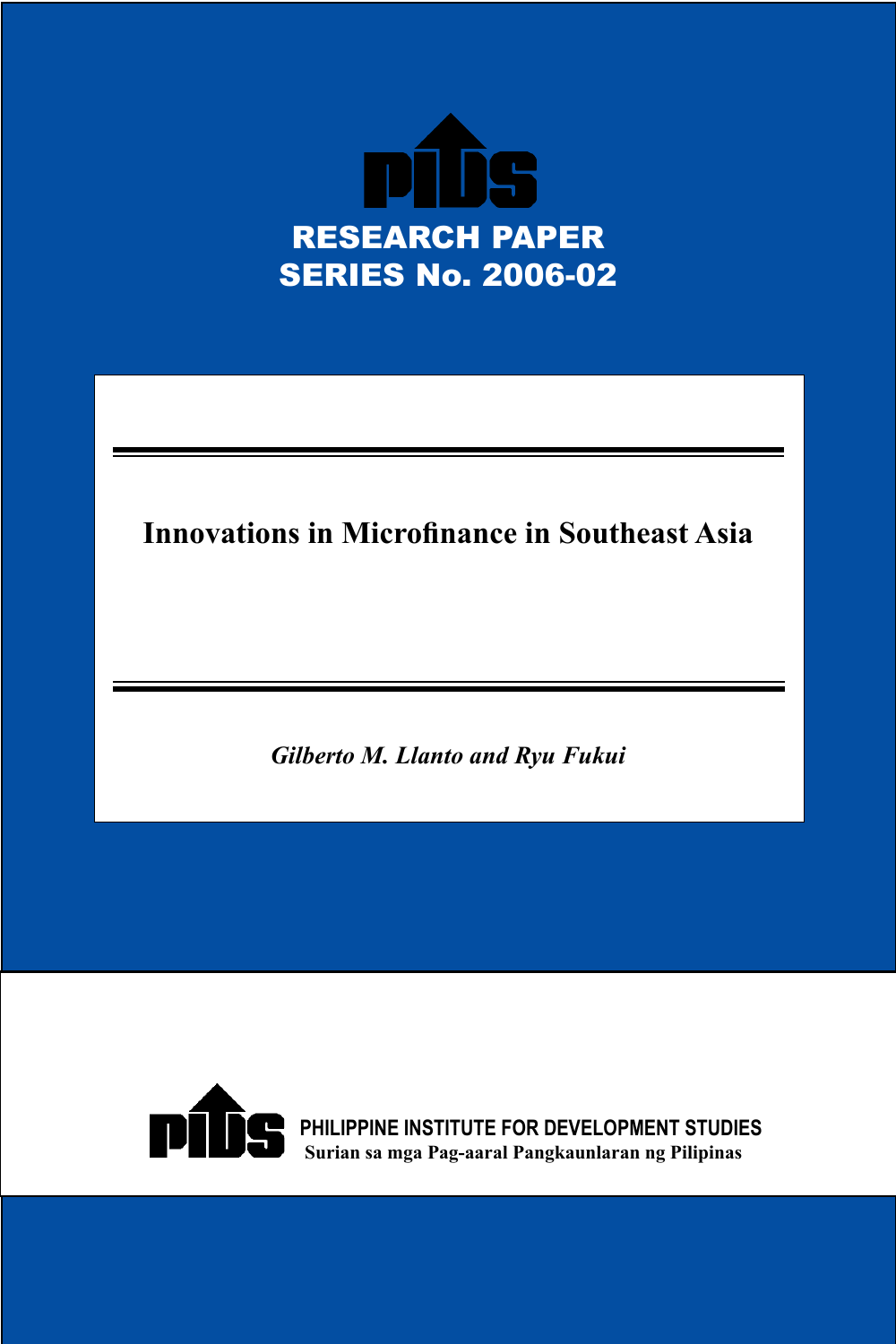Gilberto M. Llanto is Senior Research Fellow at the Philippine Institute for Development Studies. Ryu Fukui is Deputy Director General of the Development Bank of Japan.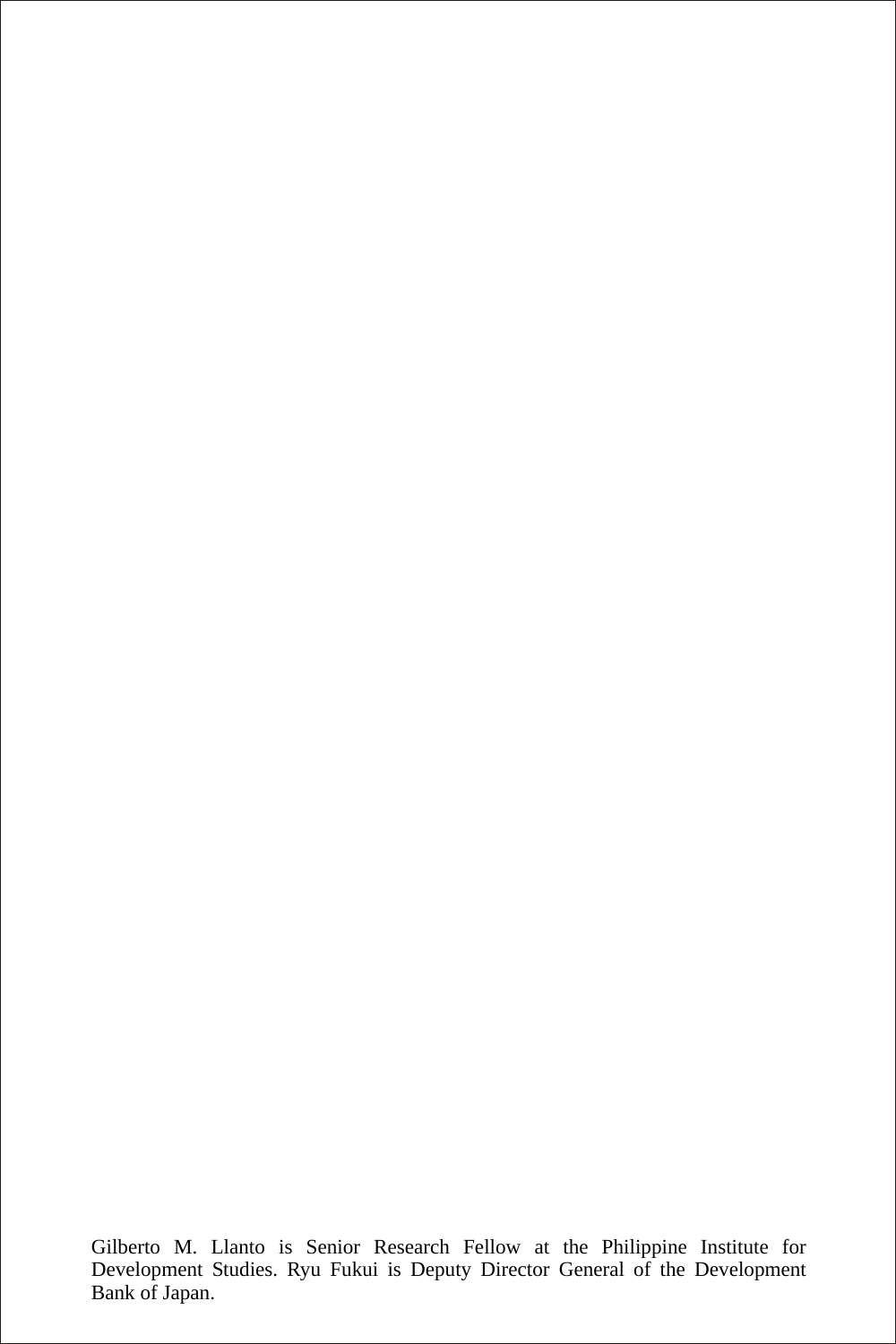## **Innovations in Microfinance in Southeast Asia**

*Gilberto M. Llanto and Ryu Fukui*

**RESEARCH PAPER SERIES NO. 2006-02**



**PHILIPPINE INSTITUTE FOR DEVELOPMENT STUDIES Surian sa mga Pag-aaral Pangkaunlaran ng Pilipinas**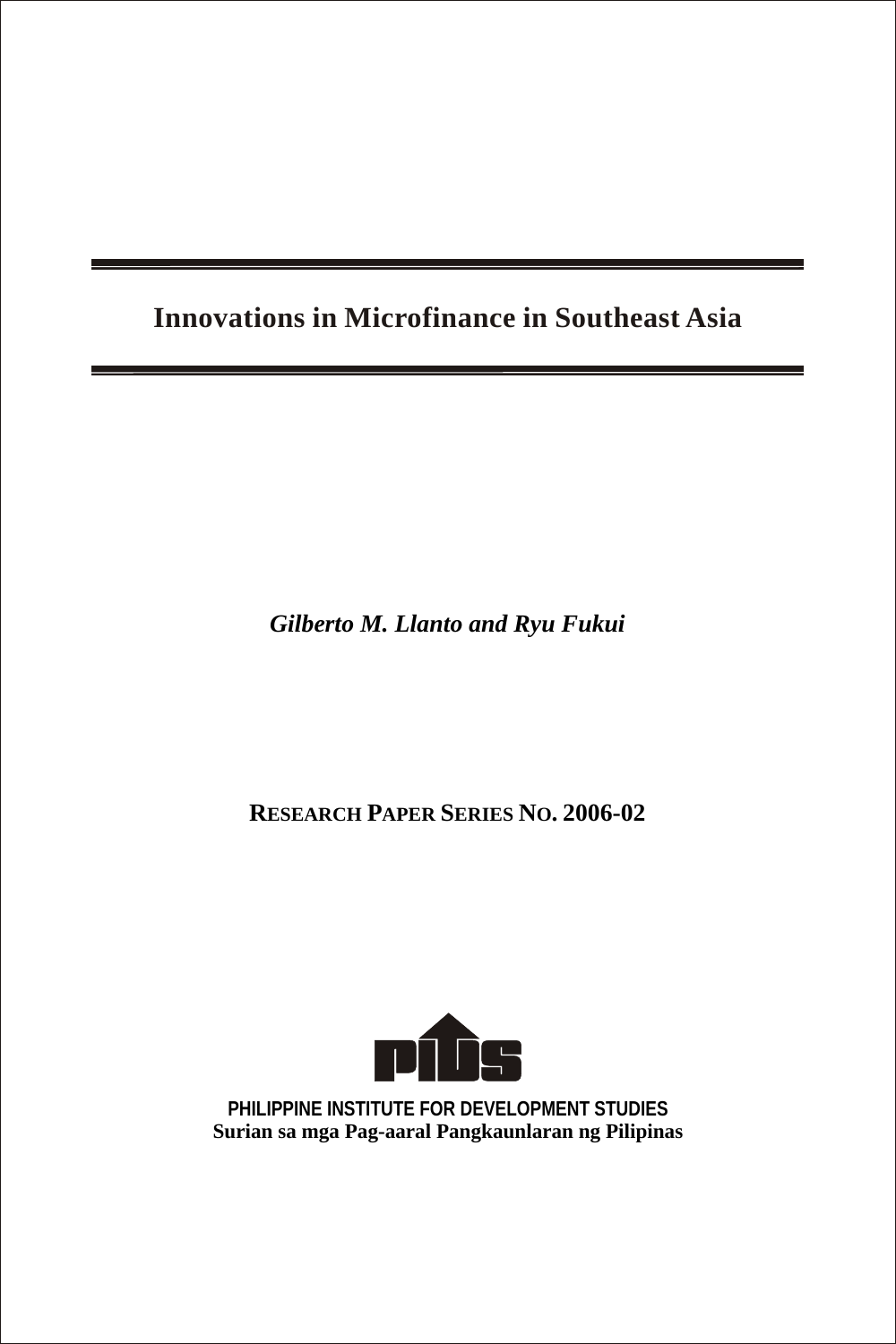Copyright 2006 Philippine Institute for Development Studies

Printed in the Philippines. All rights reserved.

The views expressed in this paper are those of the authors and do not necessarily reflect the views of any individual or organization. Please do not quote without permission from the authors nor PIDS.

Please address all inquiries to

\_\_\_\_\_\_\_\_\_\_\_\_\_\_\_\_\_\_\_\_\_\_\_\_\_\_\_\_\_\_\_\_

Philippine Institute for Development Studies NEDA sa Makati Building, 106 Amorsolo St. Legaspi Village, 1229 Makati City, Philippines Tel: (63-2) 8935705 / 8942584 Fax: (63-2) 8939589 / 8942584 E-mail: publications@pidsnet.pids.gov.ph Website: http://www.pids.gov.ph

\_\_\_\_\_\_\_\_\_\_\_\_\_\_\_\_\_\_\_\_\_\_\_\_\_\_\_\_\_\_\_\_\_\_

ISSN 1908-3297 RP 11-06-500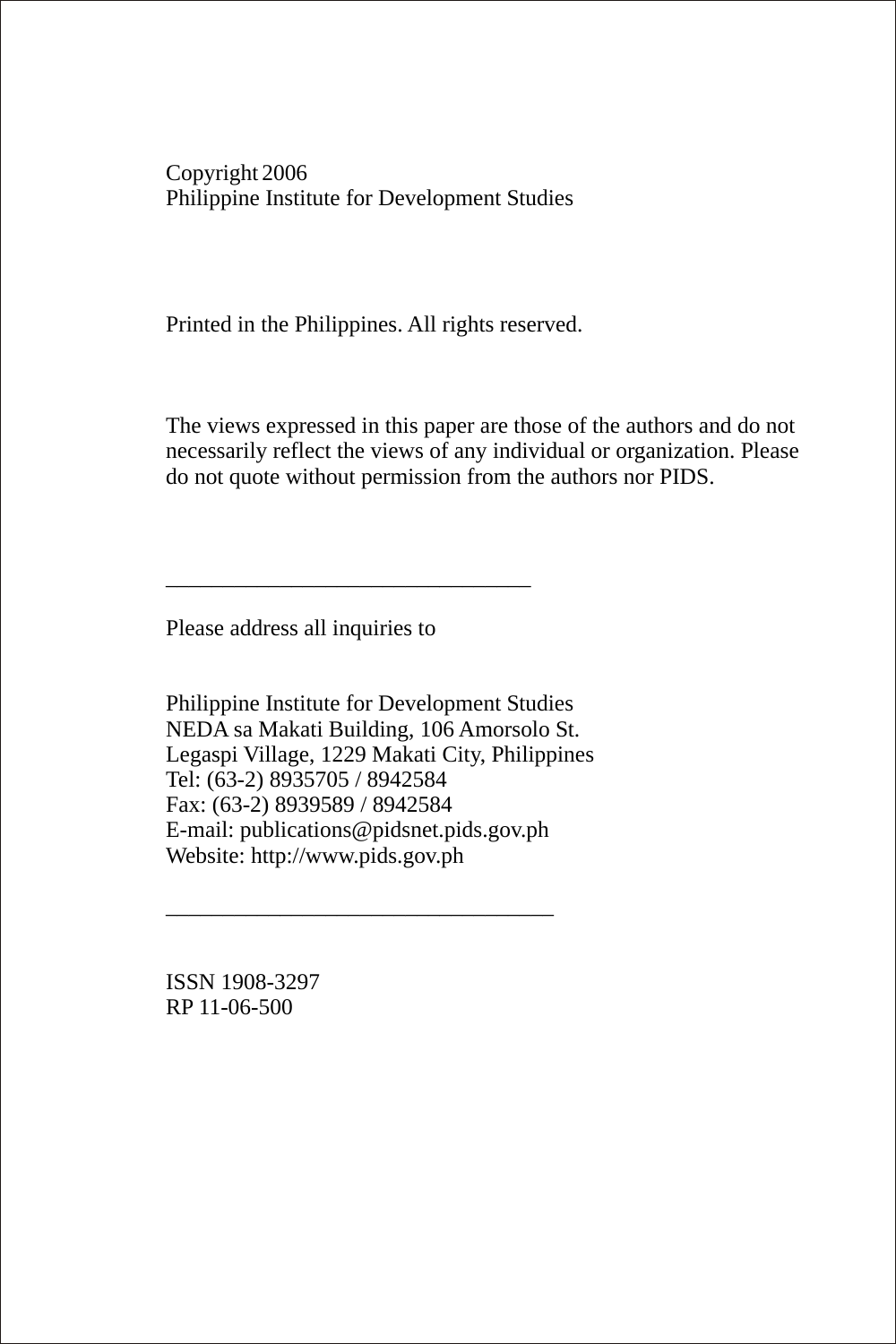# **Table of Contents**

| Abstract                                                                                                                                                                                              | V                  |
|-------------------------------------------------------------------------------------------------------------------------------------------------------------------------------------------------------|--------------------|
| I. Introduction                                                                                                                                                                                       |                    |
| II. Nature, Importance, and Types of Innovation                                                                                                                                                       | 3                  |
| III. Emerging Innovations<br>Model Credit Union Building and Branding: CUES Project<br>Micro-insurance: CARD Mutual Benefit Association<br>Innovations on Savings Mobilization: Bank Rakyat Unit Desa | 6<br>6<br>10<br>13 |
| IV. Lessons from the Experience and Concluding Remarks                                                                                                                                                | 17                 |
| References                                                                                                                                                                                            | 19                 |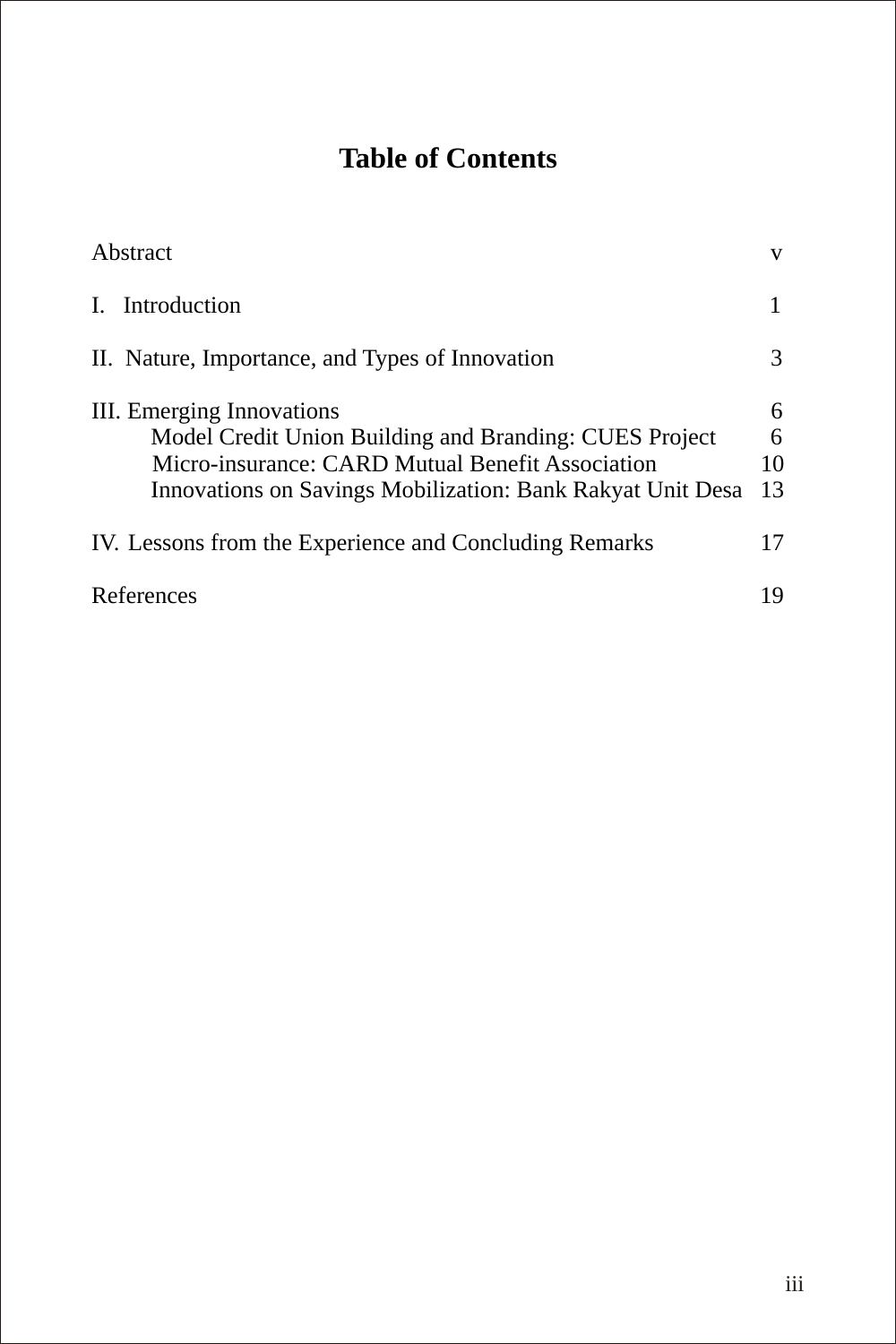## **List of Tables and Boxes**

| <b>TABLE</b> |                                                                       | <b>PAGE</b> |
|--------------|-----------------------------------------------------------------------|-------------|
|              | <b>Impact of Model Credit Union Building</b>                          |             |
| 2            | Key International Prudential Standards in the<br><b>FOCCUS Brand</b>  | 10          |
| 3            | Savings and Loans Outstanding in BRI<br><b>Unit Desas</b>             | 15          |
| BOX          |                                                                       | <b>PAGE</b> |
|              | Financial Discipline in the Model Credit<br>Union of CUES-Philippines |             |
| 2            | Summary Information on CARD MBA                                       |             |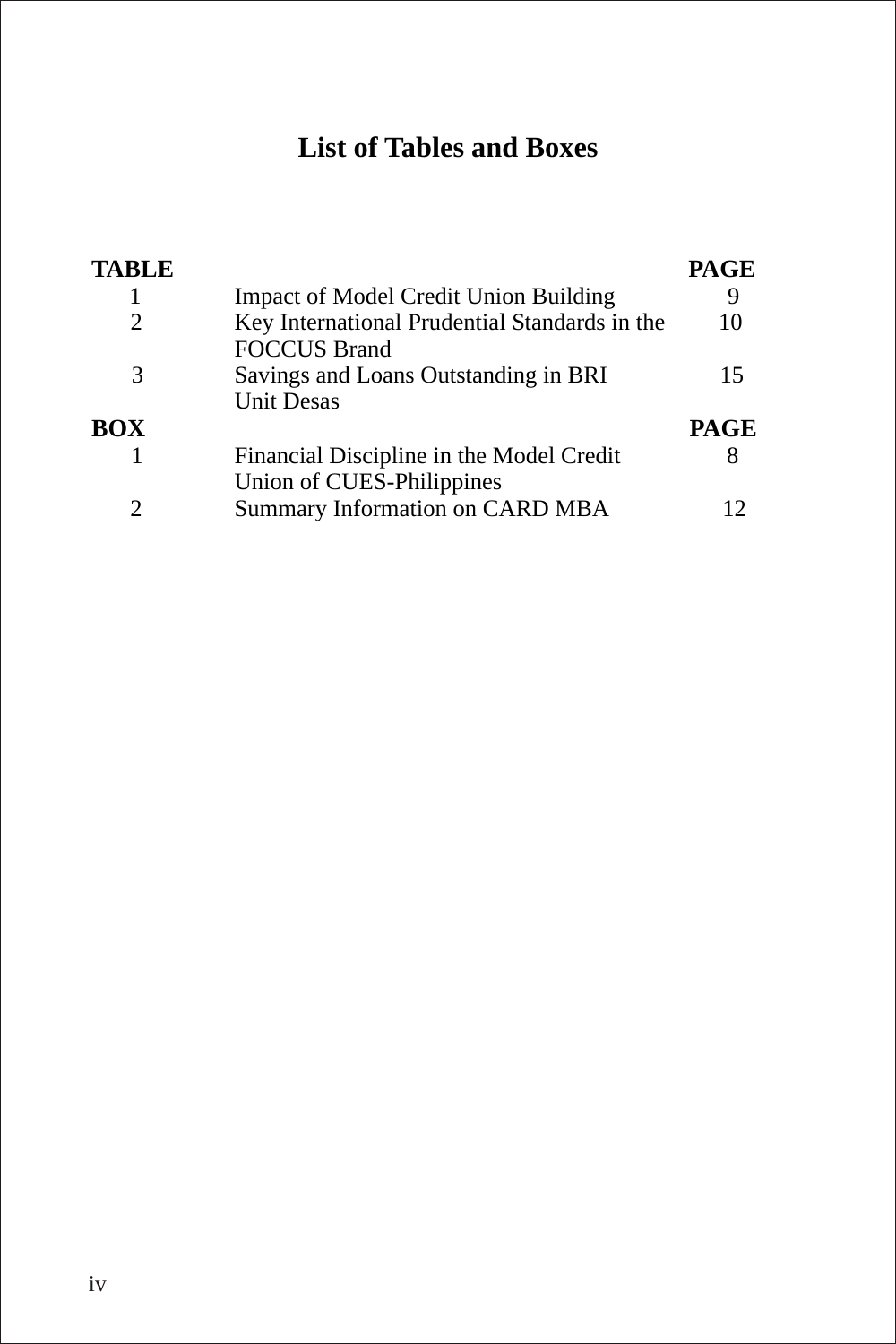## **Abstract**

The recent experience of developing countries (e.g., Bolivia, Bangladesh, Indonesia, and the Philippines, to name a few) in microfinance has shown its significant function in creating access to financial services for the poor. Access to financial services offers critical investment opportunities for the poor who have traditionally been shut out of financial markets. It also provides poor households the liquidity for consumption smoothing when confronted by economic and social shocks (e.g., sudden sickness in the household, crop failure).

This paper describes some emerging innovations in microfinance observed in Southeast Asian microfinance markets that enable microfinance institutions (MFIs) to reach a greater number of poor households on a sustainable basis. It discusses the nature, importance, and types of innovations. Innovations help reduce MFIs' transaction costs and risks. They also make it possible for poor households to satisfy their investment and consumption smoothing requirements.

The paper also draws some lessons from the experience with innovations and makes a case for government's important role in ensuring the proper functioning of markets. It points out government's pivotal role in system innovation because of the likelihood of its under- or slow production by the private sector. MFIs have a clear advantage in process and product innovation to meet the requirements of poor clients. Thus, they should be given room in doing this.

Innovations arise in competitive conditions as MFIs try to tackle the challenge of developing products and services suitable to their clients, and that of expanding and maintaining market shares. It is, however, the role of government to install an appropriate regulatory and supervisory framework for MFIs, promote competition policy, and provide an environment conducive to the commercialization of microfinance and to the rise of institutions that support the microfinance industry (e.g., credit bureau, microfinance trade associations and networks).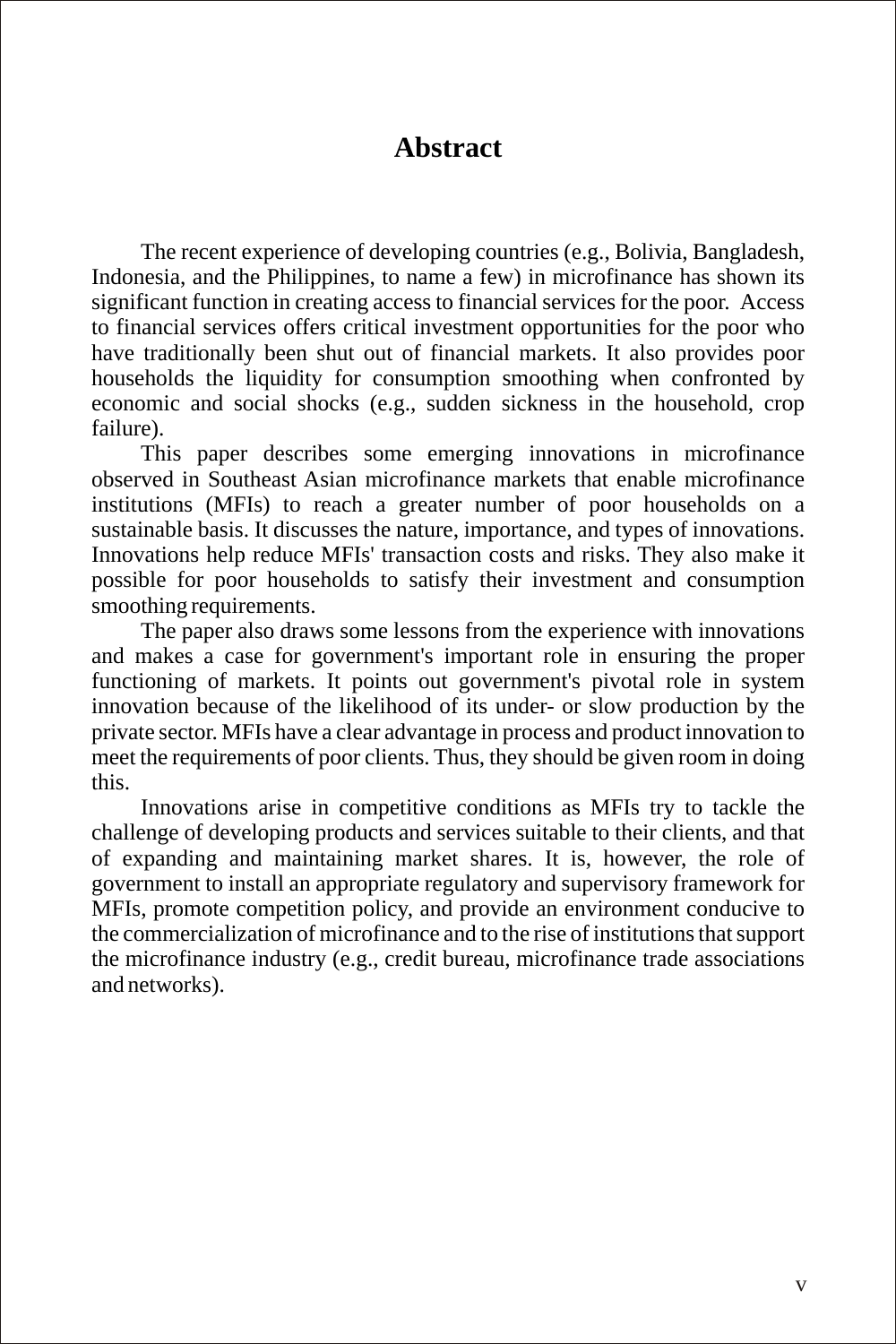## **Introduction**

The recent experience of developing countries (e.g., Bolivia, Bangladesh, Indonesia, and the Philippines, to name a few) in microfinance has shown its significant function in creating access to financial services for the poor. Access to financial services offers critical investment opportunities for the poor who have traditionally been shut out of financial markets. It also provides poor households the liquidity for consumption smoothing when confronted with economic and social shocks (e.g., sudden sickness in the household, crop failure). Thus, microfinance provides poor households not only opportunities to make investments; it also plays a welfare-enhancing role. Agosin (1999) asserts that finance allows economic agents to make investments that are larger than their availability of capital.<sup>1</sup> In the case of poor households without any marketable asset or even capital, microfinance takes on a far more crucial role than it has for nonpoor households.

Meanwhile, the Asian Development Bank (2000) asserts that microfinance institutions (MFIs) have indeed brought the poor, particularly poor women, into the formal financial system and enabled them to access credit and to accumulate small savings in financial assets thereby reducing household poverty. However, there is a general agreement among researchers and practitioners that the poorest of the poor are yet to benefit from microfinance programs in most countries partly because most MFIs do not offer products and services that are attractive to this category.<sup>2</sup> There is a growing literature on whether microfinance reaches the poorest of the poor (Hulme and Mosley 1996; Rogaly 1996; Buckley 1997; Gulli 1998). A recent study by Navajas et al. (1998) found that five microfinance organizations in Bolivia most often reached not the poorest of the poor but rather those just above and just below the poverty line. The same authors surmise that most microfinance organizations will probably serve this niche. Whether or not it would be possible for MFIs to reach the poorest of the poor through innovative products and services without compromising their viability is the question.

<sup>1</sup>Agosin (1999) provides a comprehensive analysis of the role of financial intermediation in development.

 $^{2}$ Asian Development Bank (2000) quoting Hulme and Mosley (1996).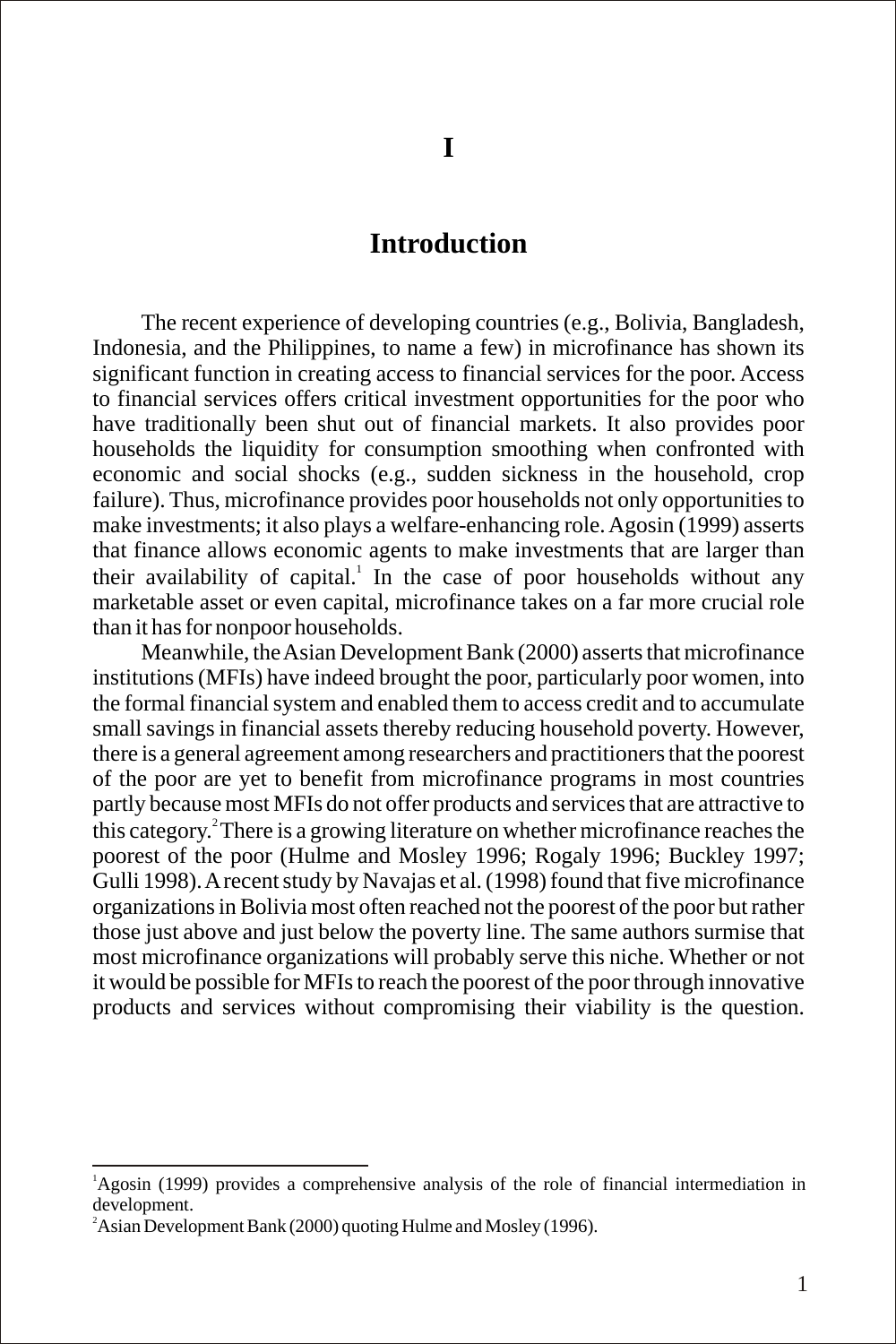While there is no easy answer, the challenge is certainly there for the MFIs to take in the future. $^3$ 

This paper describes some emerging innovations in microfinance observed in Southeast Asian microfinance markets that allow MFIs to reach a greater number of poor households on a sustainable basis. Section 2 briefly discusses the nature, importance, and types of innovations. It points out government's pivotal role in system innovation because of the likelihood of its under- or slow production by the private sector. MFIs have a clear advantage in process and product innovation to meet the requirements of poor clients so they should be given room in doing this. Section 3 discusses three innovations that correspond to the main financial products provided by MFIs to their clients, namely: (a) model credit union building and branding (Philippines); (b) microinsurance for the poor (Philippines); and (c) innovation in savings mobilization (Indonesia). Based on available information, it appears that these innovations help reduce the MFIs' transaction costs and risks. They also make it possible for poor households to satisfy their investment and consumption smoothing requirements. The final section draws some lessons from the three innovations and makes a case for government's important role in ensuring the proper functioning of markets. Innovations arise in competitive conditions as MFIs try to tackle the challenge of developing products and services suitable to their clients, and that of expanding and maintaining market shares. It is the role of government to install an appropriate regulatory and supervisory framework for MFIs, promote a competition policy, and provide an environment conducive to the commercialization of microfinance and to the rise of institutions that support the microfinance industry (e.g., credit bureau, microfinance trade associations and networks).

<sup>&</sup>lt;sup>3</sup>Navajas et al. (1998) make a contrary viewpoint. They maintain that the empirical results show the limits of microcredits for the poorest of the poor and that there is a need for more scrutiny of funds allocated for loans to the poorest. Referring to the research of Mosley and Hume (1998) and Morduch (1998), they state that even when microcredit does reach the poor, it may not increase incomes as much as smooth consumption and diversify income.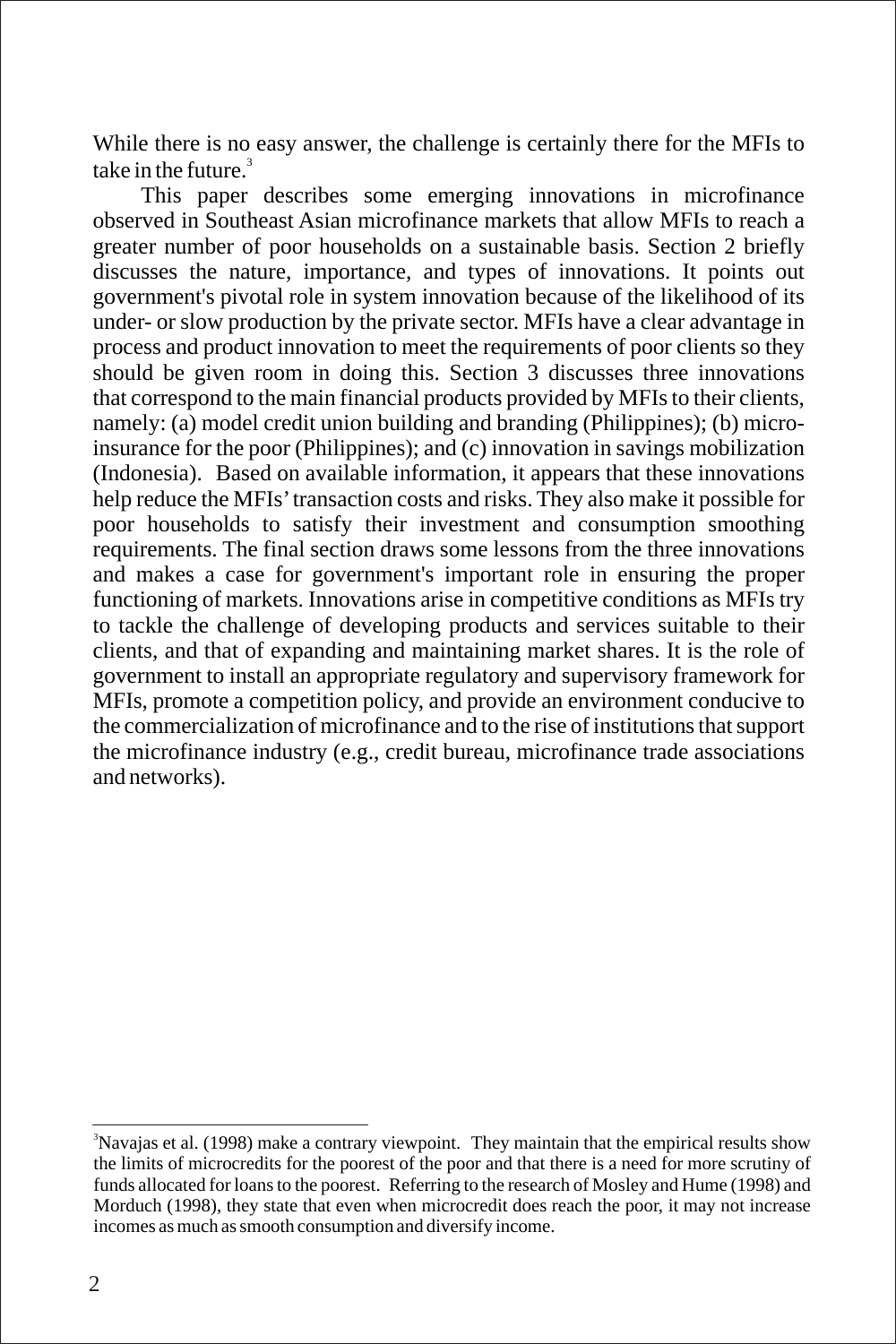### **Nature, Importance, and Types of Innovations**

An innovation may be viewed as a production technology, either a product or a service, developed by an MFI for poor clients at the least cost possible.<sup>4</sup> It could be a new way of screening and lending to clients that surmounts problems of information and dispersal of clients over a geographic area (e.g., village banking). An innovation could be a product that meets the risk-management requirement of poor people, (e.g., micro-insurance) or that enables the poor to smooth their consumption and to create financial assets (e.g., micro-savings). Lariviere and Martin (1998) note that innovations in microfinance may be characterized by any changes in the banking technology, types of financial services offered, strategic behavior of the institution, institutional arrangement, or structure of incentives that result in improved viability and/or outreach.

It is well known that formal financial markets are known for shutting poor people out from accessing much-needed financial products and services. Informal credit markets have filled the gap by providing credit to small-scale borrowers. The recent development of microfinance in developing countries has therefore spelled hope for millions of poor households as they find a better alternative to the traditional moneylender and other informal sources of credit. In this light, the emergence of innovations in microfinance markets has created the possibility of reaching poorer households that have not yet benefited from microfinance programs according to the Asian Development Bank (2000).<sup>5</sup> Innovative products and services could thus increase the overall impact of microfinance on poverty reduction. However, the challenge to MFIs in the words of Lariviere and Martin (1998) is to find ways to increase access for a significant number of poor households and micro-entrepreneurs to financial services without destabilizing fragile financial markets or compromising the development of viable financial institutions.

<sup>4</sup> See Gonzalez-Vega (2003).

<sup>5</sup> Lariviere and Martin (1998) note that there is a substantial body of literature on both microfinance and the theory of innovation, referring to Kuznets (1966), Ruttan and Hayami (1984) on the theory of innovation, and the works on microfinance of Ohio State University and the Consultative Group to Assist the Poor (CGAP). However, little has been said so far on rural finance innovations.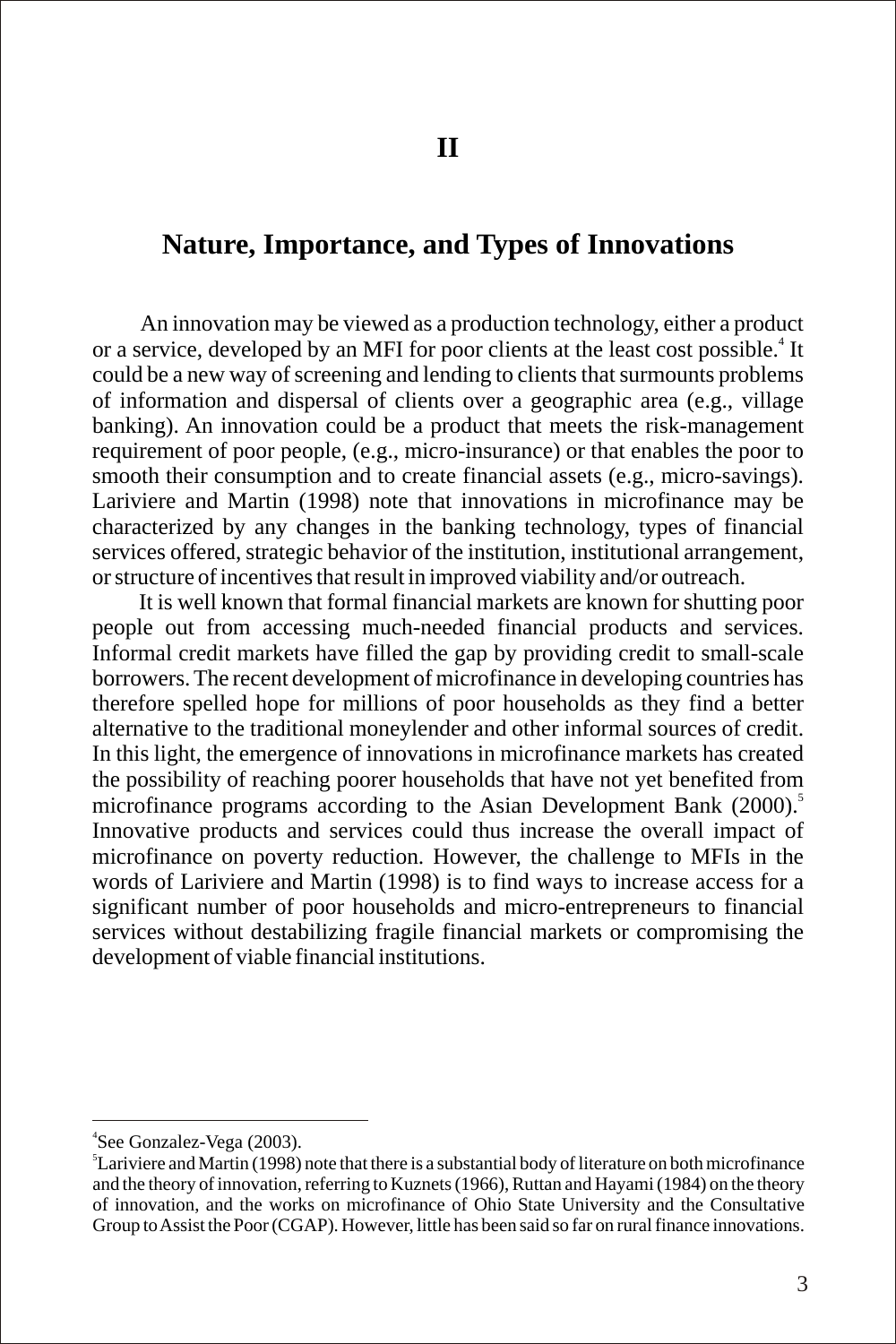According to Von Pischke (1991), innovations in financial markets create additional value because they help reduce the transaction costs of accessing financial services. Thus, they directly benefits clients, especially the small-scale ones who are usually excluded from the traditional, mainstream financial system for a number of reasons. Buchenau (1999) notes that these clients have the possibility of making larger investments that may improve their income and economic capacity. Financial institutions also benefit from innovations by reducing their transaction costs and improving their competitiveness (Buchenau 1999). Thus, innovations contribute to expanding the frontiers of finance as financial institutions and clients find effective ways of contracting.

Lariviere and Martin (1998) identify five categories of innovations in the area of rural microfinance: technological innovations, product innovations, strategic innovations, institutional arrangement innovations, and donorincentive innovations. *Technological innovations* refer to improved technologies used in delivering financial services. Examples are solidarity group lending, village banking, repayment incentive schemes such as peer group monitoring, incentives for the borrower to repay through rebates, and progressive lending. *Product innovations* refer to the financial services offered to individuals and groups. Examples are product mixes combining savings and credit services, and farm and nonfarm credit. *Strategic innovations* refer to strategies followed by MFIs to develop their clientele. Examples are risk information systems among MFIs and strategic planning for market development. *Institutional arrangement innovations* refer to changing legal status and the institutional arrangements to improve MFI performance. Examples are the transformation of a nongovernment organization (NGO) into a formal financial institution, downscaling strategy of commercial banks, and developing new financial legislation adapted to the circumstances of MFIs like NGOs and credit unions. Donor incentive innovations refer to those mechanisms that are available to donors to improve the performance of MFIs. Examples are design features to improve MFIs' outreach and viability.

Buchenau (2003) has a narrower characterization of innovations focusing on innovations in financial services. He classifies them into two types: (i) completely new products that match the characteristics of intended users, and (ii) improvements or refinements in the procedures used to deliver services or to design contracts and enforce them. Agosin (1999), citing work by McGuire and Conroy (1999), distinguishes three levels of financial innovation: (i) *system innovation* where new institutions tailored to deal with unmet needs are created or allowed to emerge, (ii) *process innovation* or the creation of new technologies for providing financial services, and (iii) *product innovation* or the supply of new financial products. An important distinction made by Agosin is that governments must concentrate on the first type of innovation—system innovation—because of the likelihood that the private sector will underproduce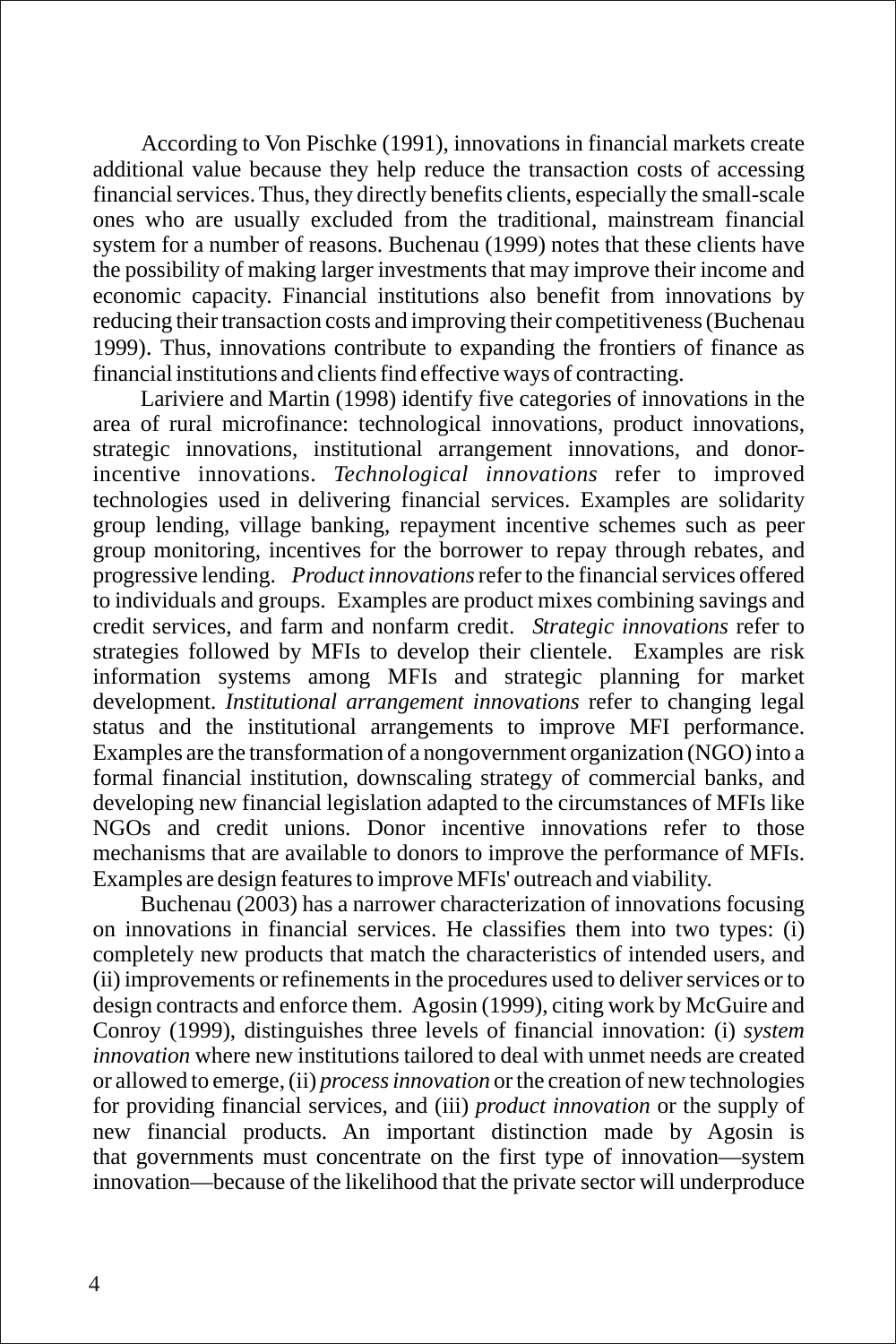this type. While systemic innovation may arise, it may take time as the process is lengthy and tedious. Thus, there is a role for government to foster it.<sup>6</sup>

This study does not intend to belabor the different distinctions or types of innovations discussed by different authors. Its interest is more simple and immediate: to direct the policymaker's and the reader's attention to the need for fostering financial innovations in microfinance markets in order to reach the poorer members of society without endangering the viability of microfinance institutions. Providing an appropriate regulatory framework for MFIs and ensuring the proper functioning of markets through competition policy and institutions that strengthen the market orientation of microfinance—these functions properly belong to policymakers and governments.

<sup>&</sup>lt;sup>6</sup>Agosin, however, points out that while governments can foster financial innovations, not all of them especially those in developing countries may have the capability to do this.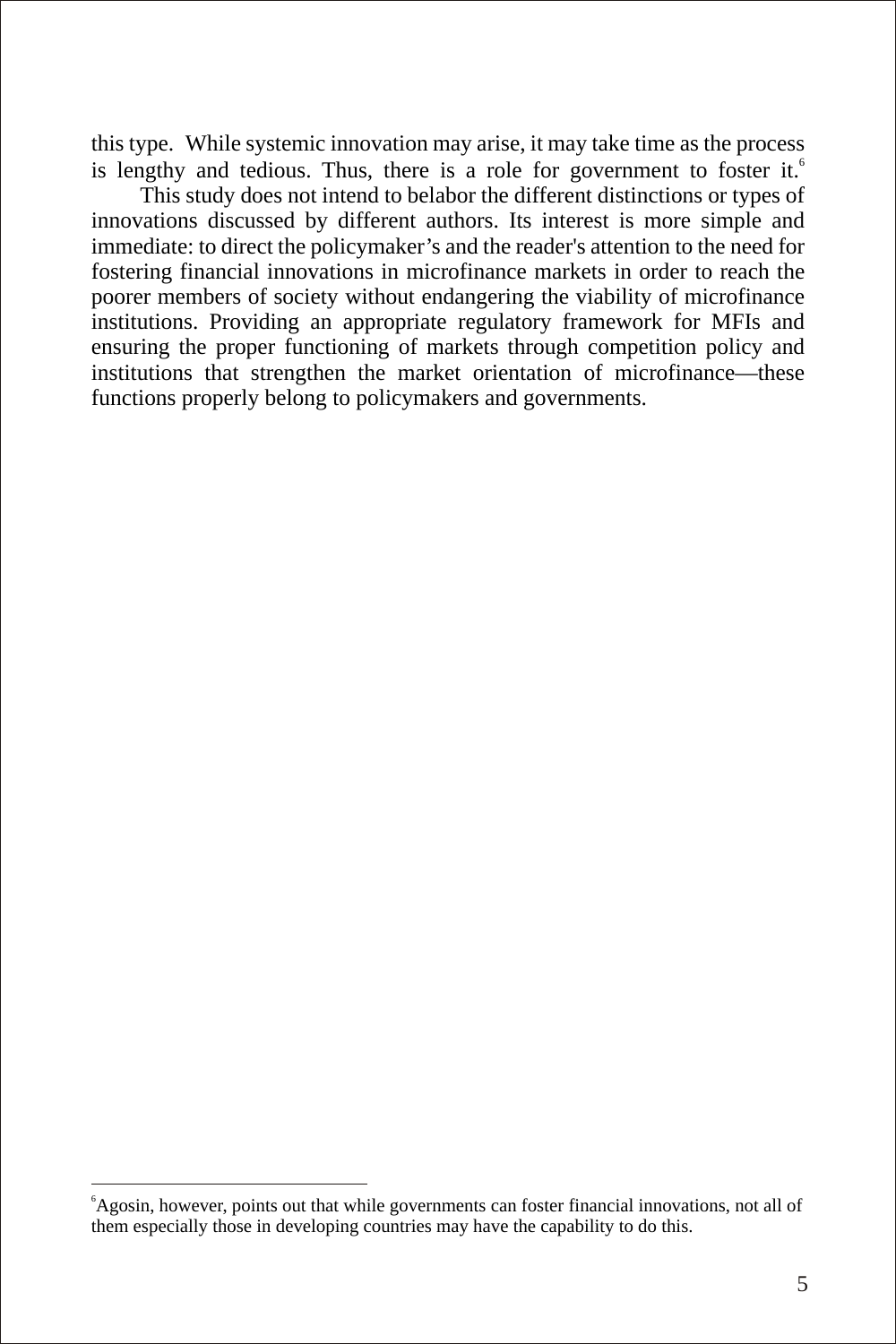## **Emerging Innovations**

In general, subsidized credit programs of governments in developing countries have failed to achieve their much-flaunted objective of providing credit access to small-scale borrowers such as micro-entrepreneurs and poor households.<sup>7</sup> One view is that subsidized credit programs seem to have been addressed to the symptoms rather than to the causes of inadequate rural financial intermediation (Sharma 2000). Various studies have shown they are flawed attempts to address a perennial problem of small-scale clients, especially the poor. Microfinance initiated and developed by credit-granting NGOs and later on picked up by formal financial institutions such as rural banks has filled the gap to a great extent. An important element in the development of microfinance is the prowess and skill of MFIs in innovating technologies, products, procedures, and institutions. This section reports on three such innovations.

#### **Model Credit Union Building and Branding: CUES Project**

The potential of credit unions for microfinance has yet to be realized. This potential has been ignored because "they are seen as failed models, a legacy of the production credit programs of the 1970s and 1980s, when international donors such as the U.S. Agency for International Development (USAID) used credit unions as channels for credit to small farmers" (Richardson and Lennon 2001). Misguided operating policies and procedures consider borrowing as more important than saving. Dependence on external capital brought many to the verge of collapse when the donor spigot was turned off (Richarson and Lennon 2001). However, efforts by the World Council of Credit Unions  $(WOCCU)^8$  in the 1980s to revitalize credit unions around the globe have apparently paid off. Richardson and Lennon report on WOCCU's methodology that has revolutionized credit unions and transformed them into commercially viable microfinance institutions (MFIs) that often reach many low- and

<sup>7</sup>Various studies (e.g., Neri and Llanto 1985; Yaron 1994, and Yaron et al. 1997; Llanto et al. 1999 on the Philippine experience) have documented the failure of subsidized credit programs and the huge fiscal costs they entailed.

<sup>&</sup>lt;sup>8</sup>WOCCU is the largest of several international credit union apex organizations in the world whose purpose is to provide advocacy, technology, and development services to its members. At year-end 2000, WOCCU represented more than 108 million members from 36,000 credit unions throughout 91 countries of the world with total assets exceeding \$536 billion (Richardson and Lennon 2001).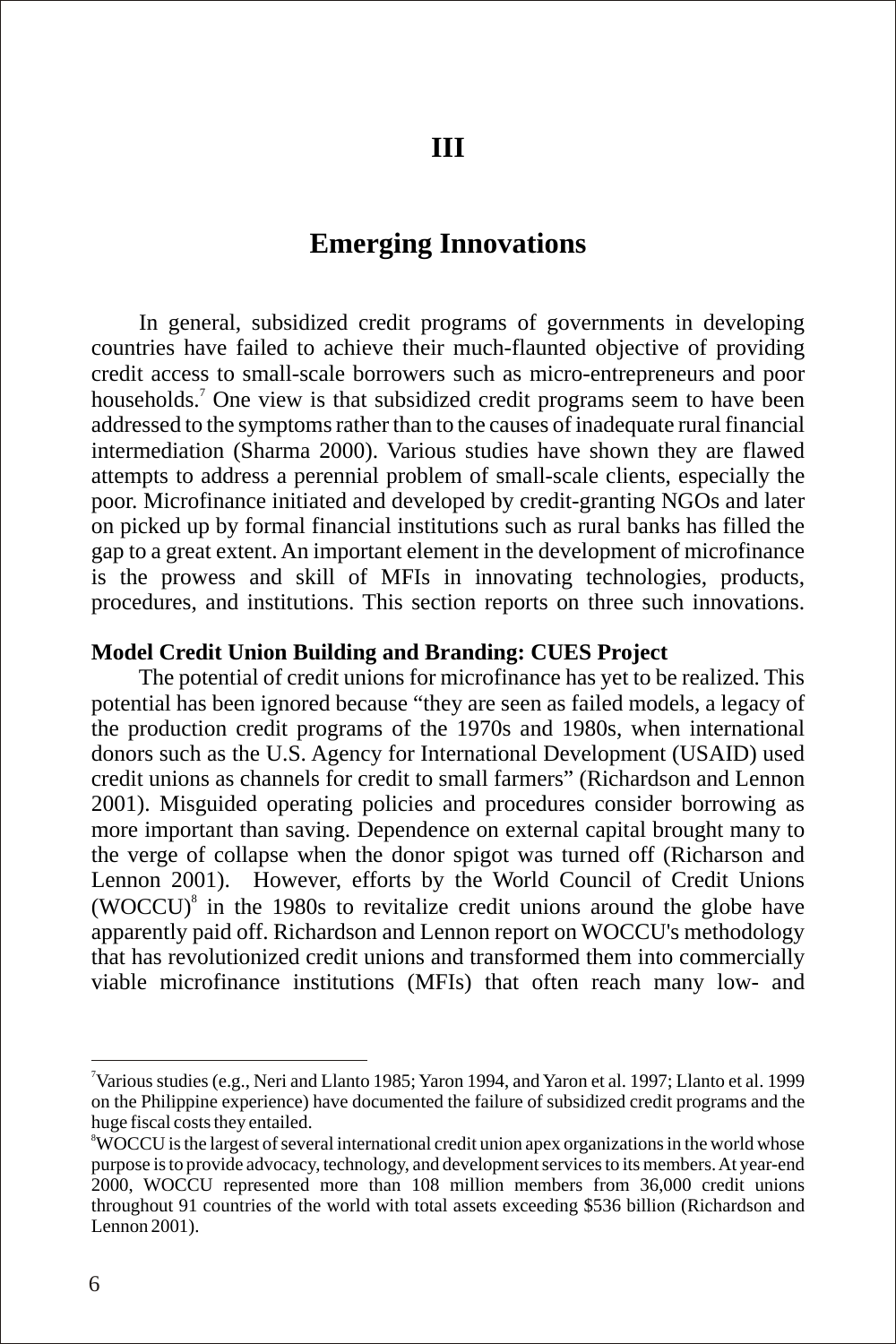middle-income clients. They offer a broader mix of financial products and services at more favorable interest rates than do many of the leading microfinance non-governmental organizations (NGOs) around the world.

The new methodology has 10 linked components.<sup>9</sup>

- $\triangleright$  Accounting and reporting transparency
- $\triangleright$  Financial discipline and prudential standards
- $\triangleright$  Operating efficiency
- $\triangleright$  Financial restructuring
- $\triangleright$  Physical image enhancement
- $\triangleright$  Savings mobilization
- $\triangleright$  Product diversification
- $\triangleright$  Aggressive market penetration and expansion of new market niches
- $\triangleright$  PEARLS monitoring system
- $\triangleright$  Stakeholder equilibrium

The first five components are used to "put the house in order" so that members/clients will have trust and confidence in the MFI. Savings mobilization is mainly a function of attractive interest rates and trust. Successful savings mobilization requires the creation of trust and the provision of adequate returns to savings. Aggressive market penetration and the expansion of new market niches are made possible by providing a broad and diverse selection of competitively priced products and services that reach out to different segments of the population.

The successful application of this methodology can be found in the experience of the Credit Union Empowerment and Strengthening (CUES) Project<sup>10</sup>. Implemented in 1997-2002 to a group of credit unions in Mindanao in Southern Philippines, this WOCCU project was so successful it was given a second phase (2003-2005).

The Project is presently working with 16 partner cooperatives in Mindanao. It plans to expand its technical assistance to 29 more cooperatives from the Visayas in partnership with a cooperative network and to cooperatives in conflict-prone areas in Mindanao.

CUES-Philippines transfers microfinance technologies to partner cooperatives through two approaches: (a) model credit union building and (b) savings and credit with education. The Savings and Credit with Education  $(SCWE)$  program is an integrated financial and education delivery system.<sup>11</sup>

<sup>9</sup>This draws on Richardson and Lennon (2001).

 $10$ <sup>10</sup>The discussion of the CUES Project is from Llanto (2003c).

<sup>&</sup>lt;sup>11</sup>SCWE program is a trademark of Freedom From Hunger (FFH), an international development organization promoting "self-help" to address the incidence of chronic hunger and malnutrition. It has projects in Africa, Asia, Latin America, North America, and Europe. FFH is based in Davis, California.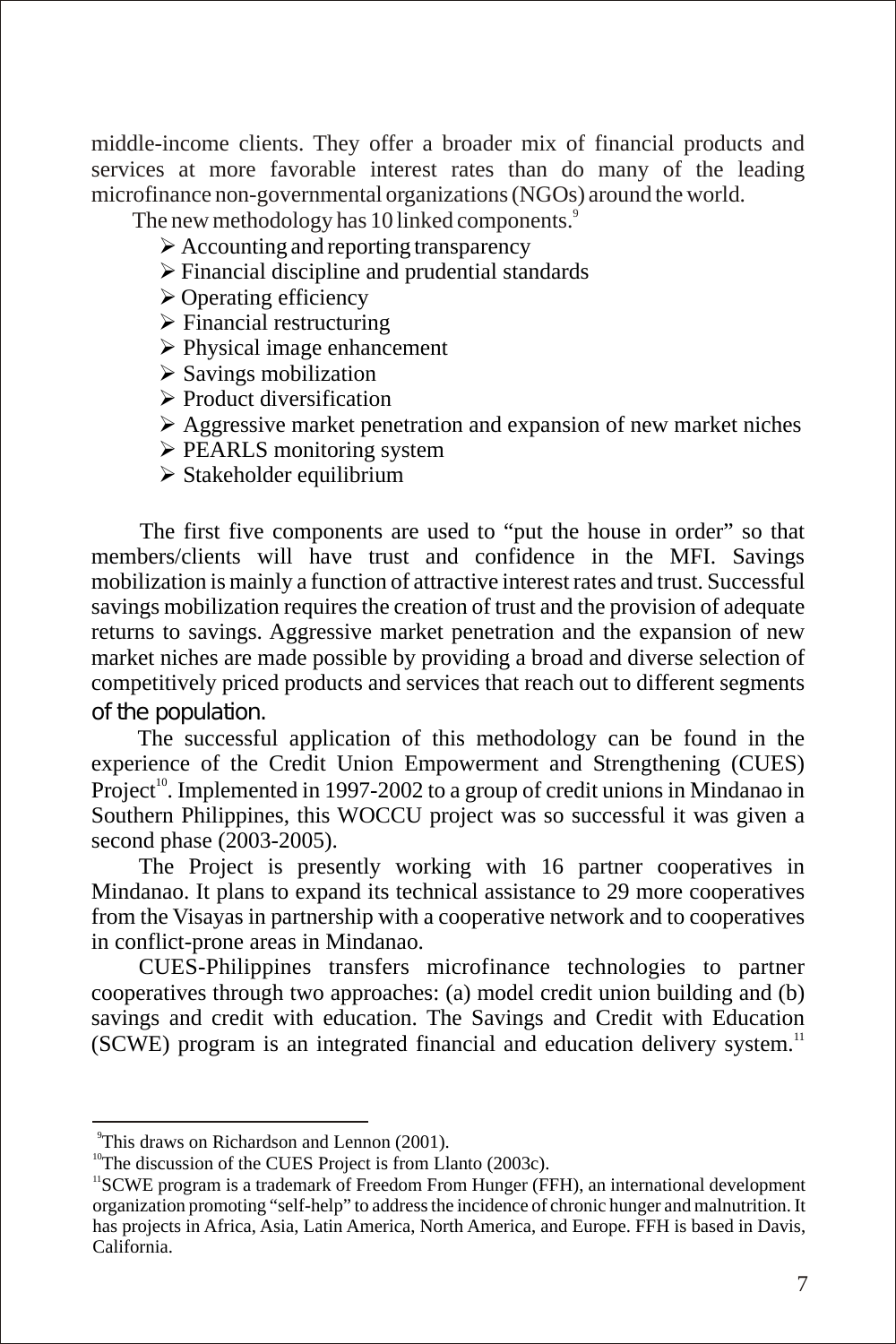It seeks to provide poor rural women access to financial services, as well as nonformal education on the formation of savings and credit associations, among others.

Meanwhile, Model Credit Union Building (MCUB) consists of credit union institutional strengthening, savings mobilization and marketing focus, credit administration, safety and soundness, and short-term technical assistance. The characteristics of a model credit union are:

- $\triangleright$  follows good business sense in operations;
- $\triangleright$  is a savings institution;
- $\triangleright$  does not depend on subsidized international and government loans;
- $\triangleright$  has adequate institutional capital;
- $\triangleright$  offers competitive market pricing;
- $\triangleright$  is a professional financial institution; and
- $\triangleright$  has capable and well-trained employees

Building a model credit union means imposing financial discipline in the management and operation of the organization. Box 1 illustrates the different measures that the model building project prescribes so that a credit union may become an efficient credit intermediary.

#### **Box 1. Financial Discipline in the Model Credit Union of CUES-Philippines**

#### *Delinquency control*

- $\triangleright$  portfolio at risk method
- $\geq$  delinquency goal of below 5%

#### *Control of nonearning assets*

- $\triangleright$  maximize earning assets at 95%
- $\triangleright$  nonearning assets goal below 5%

#### *Capital accumulation*

- $\triangleright$  raise coop capital to 10% of total assets
- $\triangleright$  maintain adequate reserves

#### *Provisions*

- $\geq 100\%$  loan loss provisioning for over 12 months delinquent
- $\geq 35\%$  loan loss provisioning for 1-12 months delinquent

#### *Earnings improvement*

- $\triangleright$  establish interest rates to adequately cover all costs and provisions
- $\triangleright$  limit costs while improving collection

#### *Liquidity*

- $\triangleright$  maintain liquidity at minimum of 15% of deposits and withdrawable liabilities
- $\geq$  asset liability management

The actual experience with building model credit unions shows the significant impact of market-based policies and practices of CUES-Philippines. Table 1 shows the results of model credit union building among partner cooperatives in Mindanao.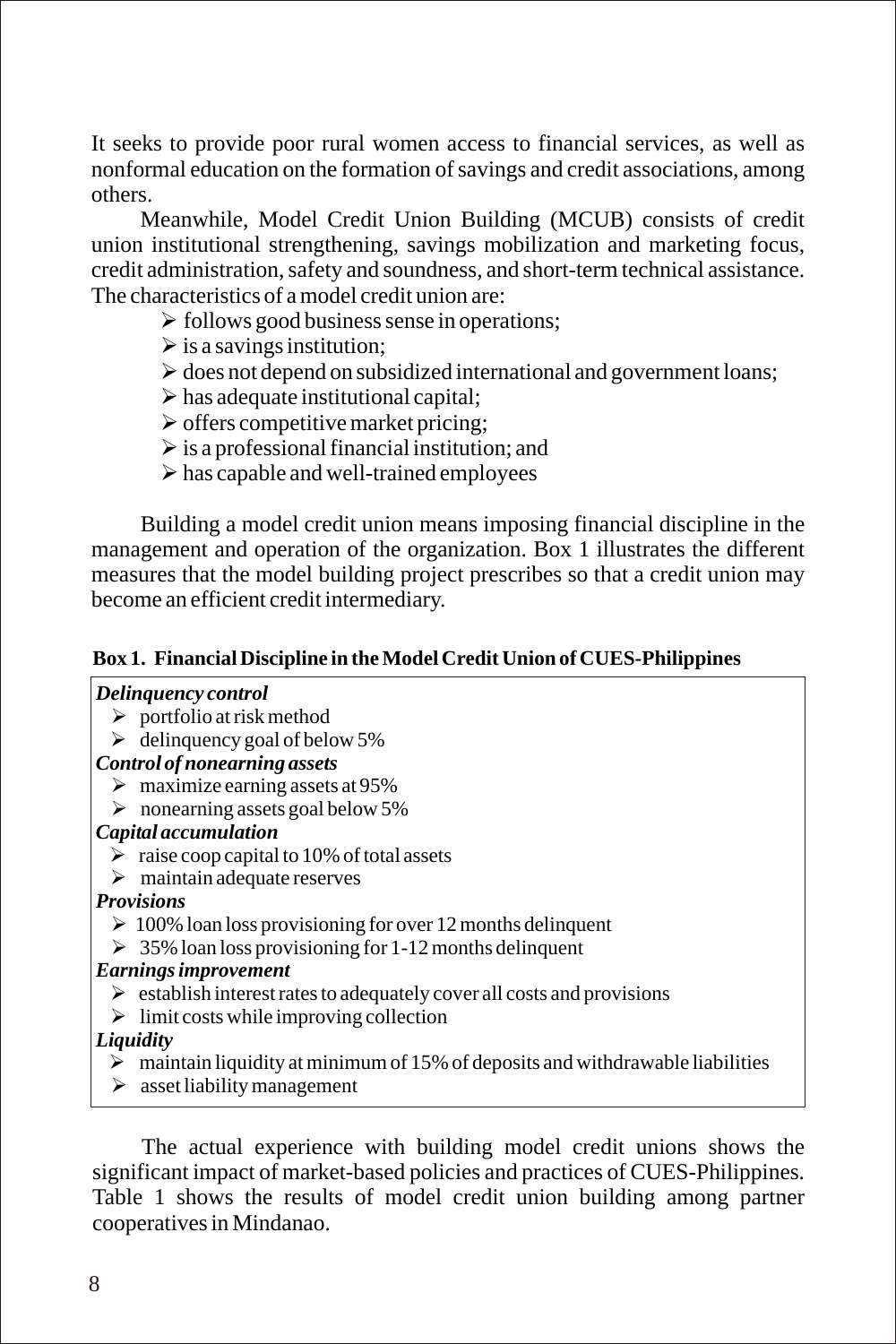| Measure               | Dec 1998 | Dec 1999 | Dec 2000 | Dec 2001 | Dec 2002 | <b>Mar 2003</b> |
|-----------------------|----------|----------|----------|----------|----------|-----------------|
| Delinquency           |          |          |          |          |          |                 |
| ratio $(\%)$          | 63.00    | 19.64    | 12.36    | 10.53    | 7.05     | 7.07            |
| Nonearning            |          |          |          |          |          |                 |
| assets $(\% )$<br>Net | 20.44    | 28.64    | 18.55    | 12.65    | 9.69     | 9.27            |
| institutional         | $-16.89$ | 2.02     | 4.18     | 7.63     | 10.44    | 11.38           |
| capital $(\% )$       |          |          |          |          |          |                 |
| Provisions            |          |          |          |          |          |                 |
| for loans 12          | 10.32    | 44.76    | 100.00   | 100.00   | 100.00   | 100.00          |
| $>$ months            |          |          |          |          |          |                 |
| (% )                  |          |          |          |          |          |                 |
| Provisions            |          |          |          |          |          |                 |
| for loans 1-          | 0.00     | 60.90    | 100.00   | 83.05    | 99.83    | 100.00          |
| 12<br>months          |          |          |          |          |          |                 |
| (% )                  |          |          |          |          |          |                 |
| Net<br>income         | 2.10     | 4.09     | 5.10     | 5.95     | 6.88     | 5.24            |
| (% )                  |          |          |          |          |          |                 |
| Net                   |          |          |          |          |          |                 |
| operating             | 8.12     | 9.92     | 10.62    | 10.54    | 9.83     | 9.68            |
| expenses              |          |          |          |          |          |                 |
| (% )                  |          |          |          |          |          |                 |
| Liquidity             | 23.97    | 31.68    | 36.33    | 30.83    | 34.03    | 38.09           |
| (% )                  |          |          |          |          |          |                 |
| Savings (%)           | 35.11    | 47.97    | 54.48    | 57.47    | 57.65    | 58.78           |
| External              |          |          |          |          |          |                 |
| credit(%)             | 7.03     | 2.89     | 1.52     | 0.76     | 0.50     | 0.47            |

**Table 1. Impact of Model Credit Union Building**

Source: CUES-Philippines.

Two things stand out in the CUES approach: (i) emphasis on savings mobilization and (ii) strict credit discipline and adherence to performance standards. An innovation introduced by CUES Philippines is the cooperative branding strategy. It is the first Asian country to adopt it. The brand name is Finance Organizations Achieving Certified Credit Union Standards or FOCCUS. A coop that is FOCCUS certified means it has achieved certain international prudential financial ratios geared toward providing members the best financial service. Similar movement-wide branding strategy is being implemented in the US, Poland, Australia, Central, and Latin America. To achieve a FOCCUS brand, a cooperative must adhere to a set of prescribed ratios and other operational criteria. The introduction of cooperative branding has given a big boost to the objective of maintaining the soundness of the financial condition of the cooperative, thereby generating the trust and confidence of its members. The key international prudential standards adopted by FOCCUS are shown in Table 2.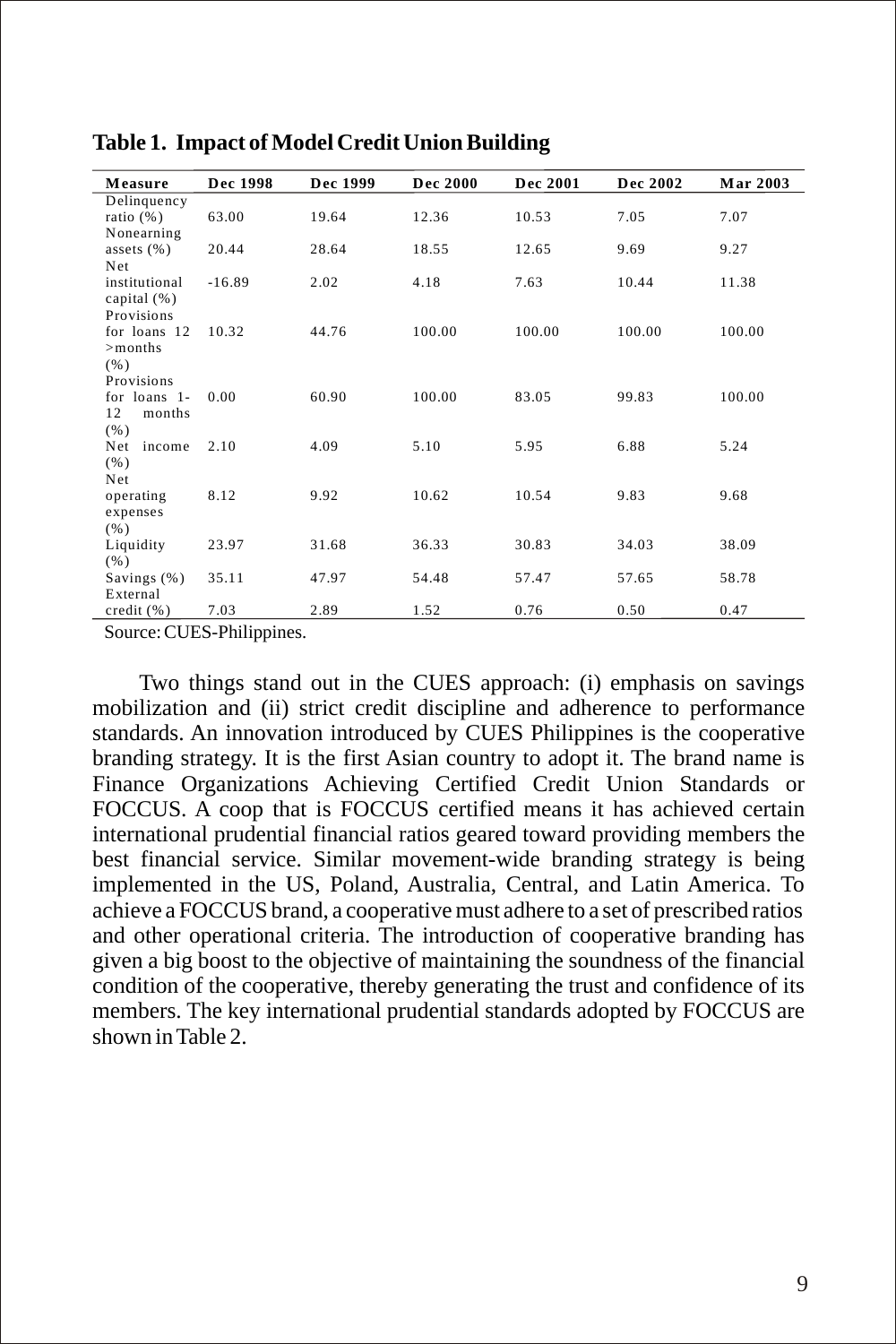| <b>FOCCUS Ratios</b>     | Silver                    | Gold                      | <b>Platinum</b>           |
|--------------------------|---------------------------|---------------------------|---------------------------|
| $LLP > 12$ months        | 100%                      | 100\%                     | 100%                      |
| $LLP$ 1-12 months        | 100%                      | 100\%                     | 100%                      |
| Solvency                 |                           | $>$ or = 110\%            | $>$ or = 110\%            |
| Net loans                | $>$ or = 60%              | 70-80%                    | 70-80%                    |
| Savings deposits         | $>$ or = 50%              | 60-80%                    | 70-80%                    |
| Net institutional credit | $>$ or = 4%               | $>$ or = 8%               | $>$ or = 10%              |
| Total delinquency        | $\epsilon$ or = 15%       | $\epsilon$ or = 10%       | $\epsilon$ or = 5%        |
| Non earning assets       | Decreasing                | $\epsilon$ or = 10%       | $\epsilon$ or = 7%        |
| Non earning assets       | Decreasing                | $\epsilon$ or = 10%       | $\epsilon$ or = 7%        |
| Operating expenses       | $\epsilon$ or = 12%       | $\epsilon$ or = 10%       | $\epsilon$ or = 10%       |
| Liquidity                | $>$ or = 15%              | $>$ or = 15%              | $>$ or = 15%              |
| Membership               | $>$ or = 5%               | $>$ or = 5%               | $>$ or = 5%               |
| Total assets             | $\epsilon$ or = inflation | $\epsilon$ or = inflation | $\epsilon$ or = inflation |

**Table 2. Key International Prudential Standards in the FOCCUS Brand**

Source: CUES-Philippines.

Note: LLP means "loan loss provision."

#### **Micro-insurance: CARD Mutual Benefit Association**

Low-income clients face a range of risks such as death risks, health risks, and property risks that in principle are insurable. Brown and Churchill (2000) observe that low-income households are highly vulnerable to economic shocks caused by various events (e.g., death of a family member, illness, destruction of a valuable asset, a disabling injury). The formal insurance system has developed insurance products to deal with those risks but ironically, low-income clients-the majority of the population-have been excluded from that system. Various reasons are given: the very low incomes of those types of clients, the seasonal nature of their jobs, severe information problems, high transaction costs, and others. <sup>12</sup> A major reason given by Barbin et al.  $(n,d)$  in a study for the International Labour Organization is because insurance is one of the most risky of all financial services to provide. Insurers face the risks of fraud, moral hazard, adverse selection, and getting the prices wrong. Those who provide insurance face the challenge of trying to recover their costs and make a profit through the sale of relatively low-cost insurance policies.

The development of micro-insurance products for low-income clients is therefore a very significant innovation in microfinance markets. MFIs have developed various types of insurance products for their low-income clients, including mechanisms for dealing with problems of fraud, moral hazard, and adverse selection. A survey of 32 MFIs, cooperatives, and private companies indicated that MFIs are increasingly recognizing that new financial services, in particular, targeted savings, emergency loans, and insurance, can respond to the needs of households by reducing their vulnerability while improving the results of their existing credit and savings portfolios (Brown and Churchill 2000).

 $12$ For the same reasons, they are also excluded from the formal credit market.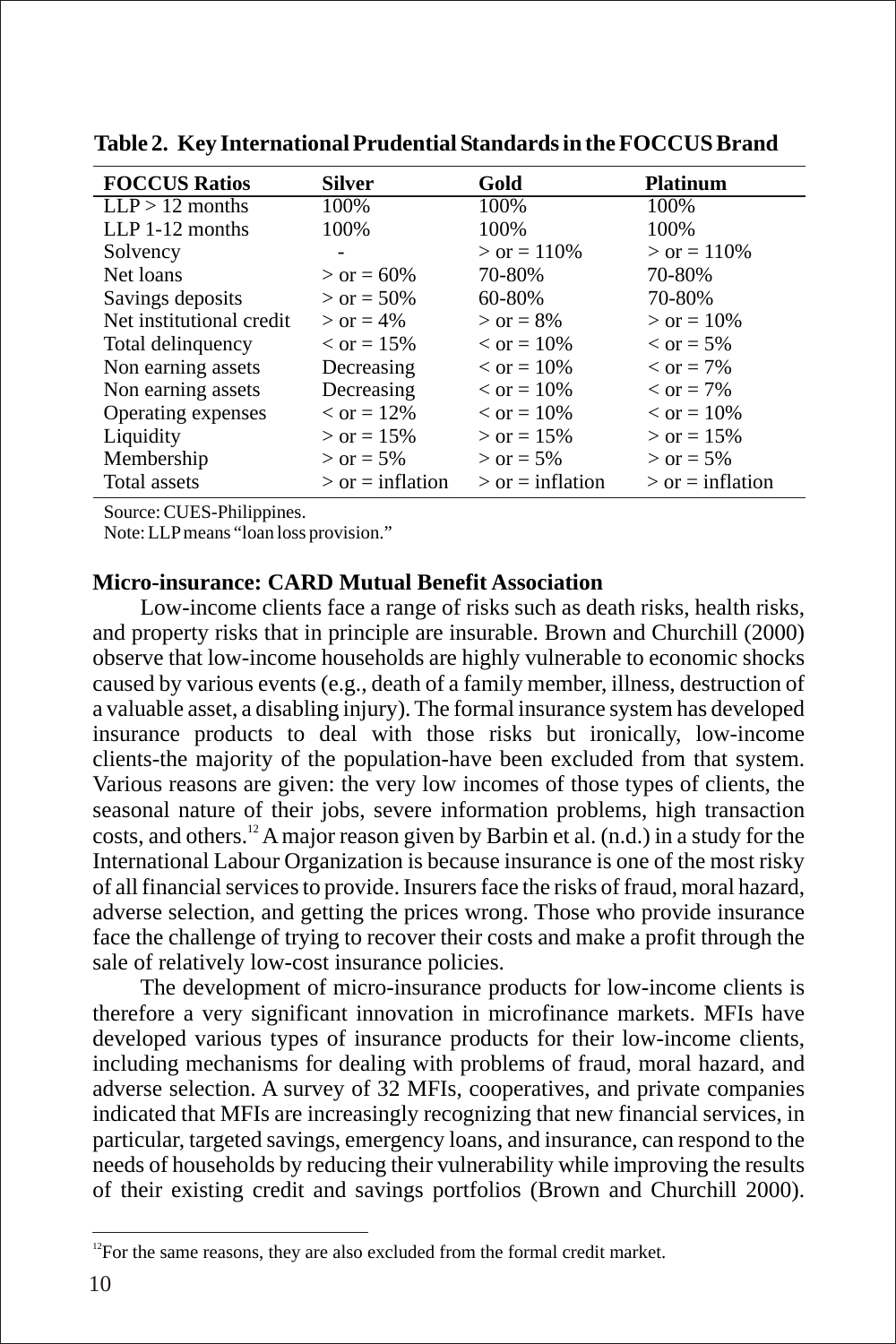Brown et al. (2000) offer a definition of micro-insurance for clarity of discussion. There are two parts to the definition: first, 'insurance' refers to a financial service that uses risk-pooling to provide compensation to individuals or groups that are adversely affected by a specified risk or event. Risk-pooling involves collecting large groups or pools of individuals or groups to share the losses resulting from the occurrence of a risky event. Second, the 'micro' portion of the definition refers to the subset of insurance products that are designed to be beneficial to and affordable for low-income individuals or groups.

This subsection discusses the micro-insurance developed by a Philippine NGO for its member-clients. Initially, the insurance product was a simple mutual fund called the Members Mutual Fund (MMF) introduced by the Center for Agriculture and Rural Development (CARD) NGO in Laguna, Philippines, to address the problem faced by the institution upon the passing away of a member-borrower.<sup>13</sup> The primary purpose of the mutual fund is loan redemption in the event of death of member-borrowers. The strong support provided by the members who benefited from the loan redemption scheme led to the rapid growth of assets and membership. Thus, the MMF was later on used to cover death, disability, and pension benefits. On October 29, 1999, the MMF was registered with the Securities and Exchange Commission as CARD Mutual Benefit Association (MBA). On May 29, 2001, the Office of the Insurance Commission gave CARD MBA a license to operate as a mutual benefit association for member-clients.

The unique feature of CARD MBA is that member-clients own and manage it. Management was turned over to members in 1999. The Board of Trustees is elected from the membership of the association. Box 2 provides summary information on the association.

<sup>&</sup>lt;sup>13</sup>The CARD Group of Companies called CARD Mutually Reinforcing Institutions is composed of CARD NGO (the mother institution), CARD Rural Bank, CARD Training Center, and CARD MBA. Ninety eight percent (98%) of CARD members are poor women. CARD NGO started in 1988 as a nonprofit organization providing assistance to landless coconut farmers. It experimented on using a Grameen-type credit operation in 1990. The successful experiment led to the establishment of CARD Rural Bank in 1997 to provide both savings and credit services to members and to the general public. CARD Rural Bank is a licensed MFI regulated and supervised by the Bangko Sentral ng Pilipinas (Philippine Central Bank).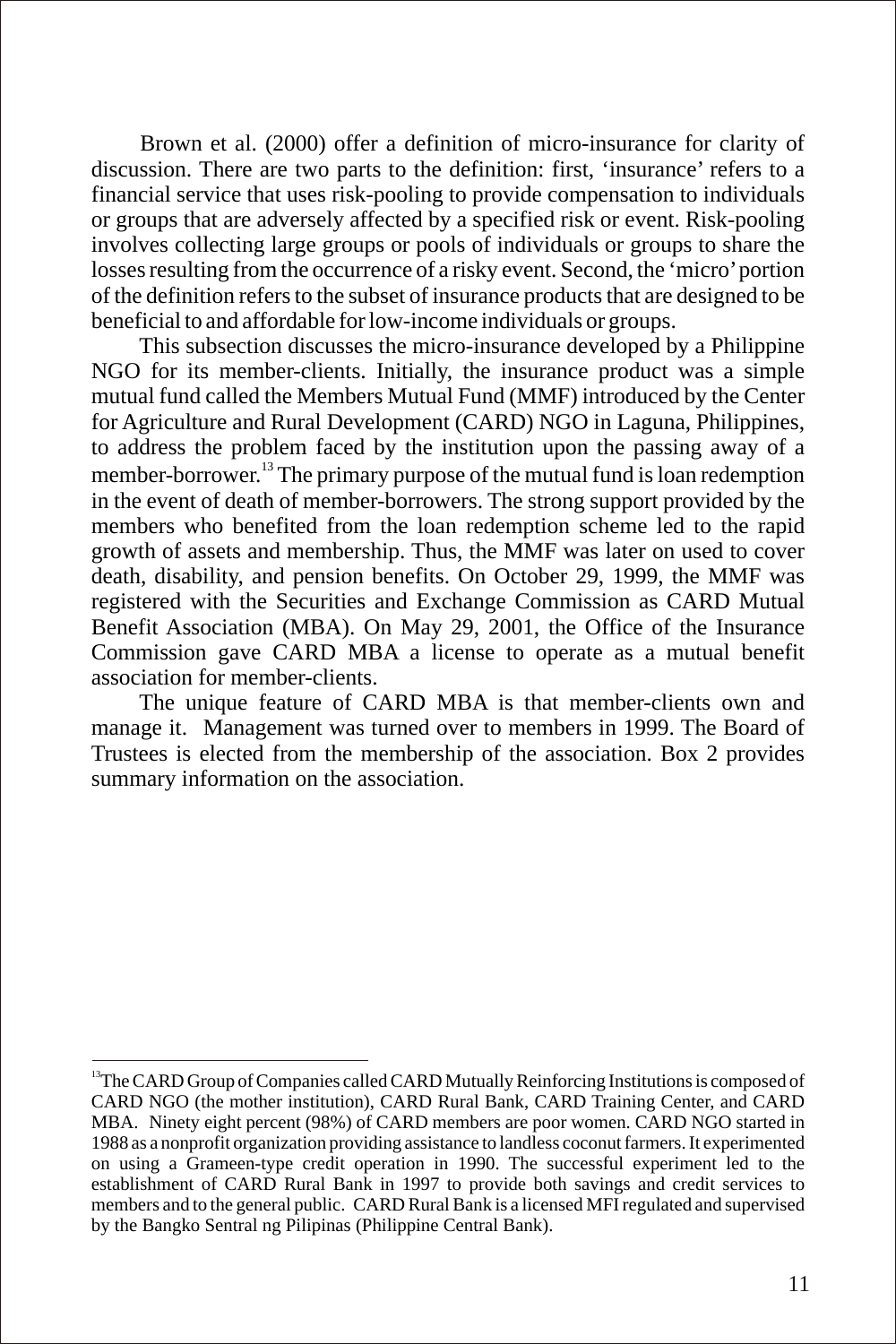#### **Box 2. Summary Information on CARD MBA**

- $\triangleright$  As of May 31, 2002, CARD MBA has a total membership base of 94,854 households, an increase of 47 percent from it membership base of only 49,887 households by the end of its first year of operation on December 31, 2001.
- $\triangleright$  In terms of individuals, the CARD MBA is serving 474,270 individuals as of May 31, 2003 (at an average of five individuals per household).
- Ø CARD MBA had total assets of PhP27.1 million (US\$525,292) as of December 31, 2001; the assets stood at PhP94 million (US\$1.8 million) as of May 31, 2003.
- Ø CARD MBA operates in nine provinces, seven of which are poor provinces.

The basic infrastructure of CARD's Mutual Benefit Association<sup>14</sup> is the prevalent practice of *damayan*, a local custom in Philippine rural areas where members of the community contribute cash to the family of an individual who passed away. The practice is "mutual" since everybody expects to be treated the same when a death occurs in the family. Ingrained in this custom is the feeling of oneness and solidarity with the bereaved. CARD used locally available information and the advantage of informal monitoring and enforcement system to build a solid mass of member-clients who are united in the vision that they would someday be co-owners of an insurance company. Thus, CARD introduced the MBA to address a particular market niche that is not served by traditional insurance companies. Ninety eight percent of CARD clients are poor women, a large number of which are landless coconut workers. As mentioned earlier, the high transaction costs faced by traditional insurance companies with this segment of the population, the perceptions that poor households lack the capacity to afford the regular insurance premiums and that they are not creditworthy, and information problems result in the exclusion of the Philippine poor from formal financial systems.<sup>15</sup>

 $14$ Mutual Benefit Associations are not-for-profit insurance schemes that operate for the mutual benefit of members. These are regulated by the Insurance Commission of the Philippines. They must conform to capitalization and other financial standards as well as reporting requirements of the Insurance Commission.

<sup>&</sup>lt;sup>15</sup>Philippine poverty is mainly a rural phenomenon. Rural poverty incidence is  $41.3$  while urban poverty incidence is 13.2 in 2000. See Balisacan (2003).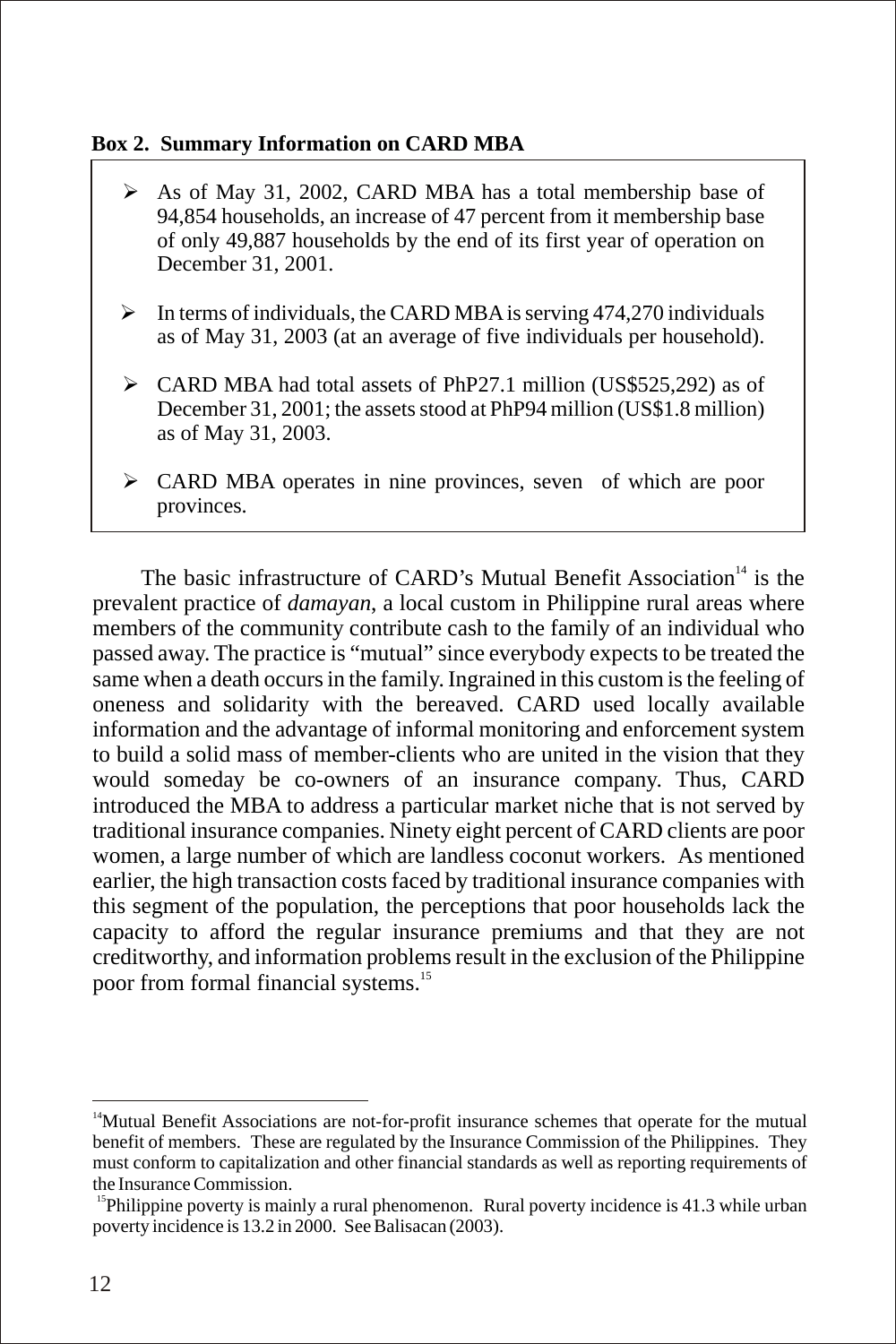CARD MBA has three major products: life insurance program with total and permanent disability cover, provident fund/retirement savings fund, and allloans insurance package. It has successfully metamorphosed from the simple loan redemption insurance provided under the Members' Mutual Fund. CARD MBA serves to protect CARD Rural Bank and CARD NGO from loss in the event of death of a member-client. It also protects the dependents of a member who has passed away from being saddled with an outstanding loan with CARD Rural Bank. The loan redemption insurance is compulsory and the premium equivalent to 2.5 percent of loans above 10,000 pesos is automatically deducted from the loan. All borrowing members are included in the scheme. An actuary computes the premiums, benefits, and policies of the members. Not more than 20 percent of total premium collections are used for administrative, maintenance, and operating expenses. Borrowing members have also benefited from the different insurance products offered by CARD MBA.

It is noteworthy to point out the ingenuity of using a credit-insurance link to protect a lending institution and also a savings-insurance link to provide members a range of financial instruments for their surplus. CARD NGO has several thousand clients, a strong information base on clients organized into cohesive solidarity groups, and regular and stable savings from members before it conceived of establishing the MMF and later on the MBA. The savings history was important in providing a good track record for clients. Today, the MBA members have savings accounts with CARD Rural Bank and this helps in loan evaluation and establishing their creditworthiness.

#### **Innovations on Savings Mobilization: Bank Rakyat Unit Desa**

Robinson (2002) titled Chapter 11 of Volume 2 of her monumental work, *The Microfinance Revolution*, "How to Fail in Financing the Poor: Bank Rakyat Indonesia's Unit Desa System, 1970-83." The reason is simple. She wanted to highlight the unwanted results of a subsidized credit financing system and the long and difficult process of the organizational restructuring of the Unit Desa system in Bank Rakyat Indonesia (BRI) that turned around the floundering stateowned bank. Robinson documented the change of the Unit Desa system in 1984 "from a loss-making channeling agent for government credit subsidies to a commercial financial intermediary" (Robinson 2002). The restructuring was radical and involved crucial support from the Ministry of Finance and other government agencies. There was "strong commitment to sustainable banking for the economically active poor" which "was a *sine qua non* for the transformation of the system" (Robinson 2002). At the heart of the package of policy and institutional reforms affecting BRI was Unit Desas' resolute saving mobilization campaign and the creation of a simplified but effective Unit Desa structure.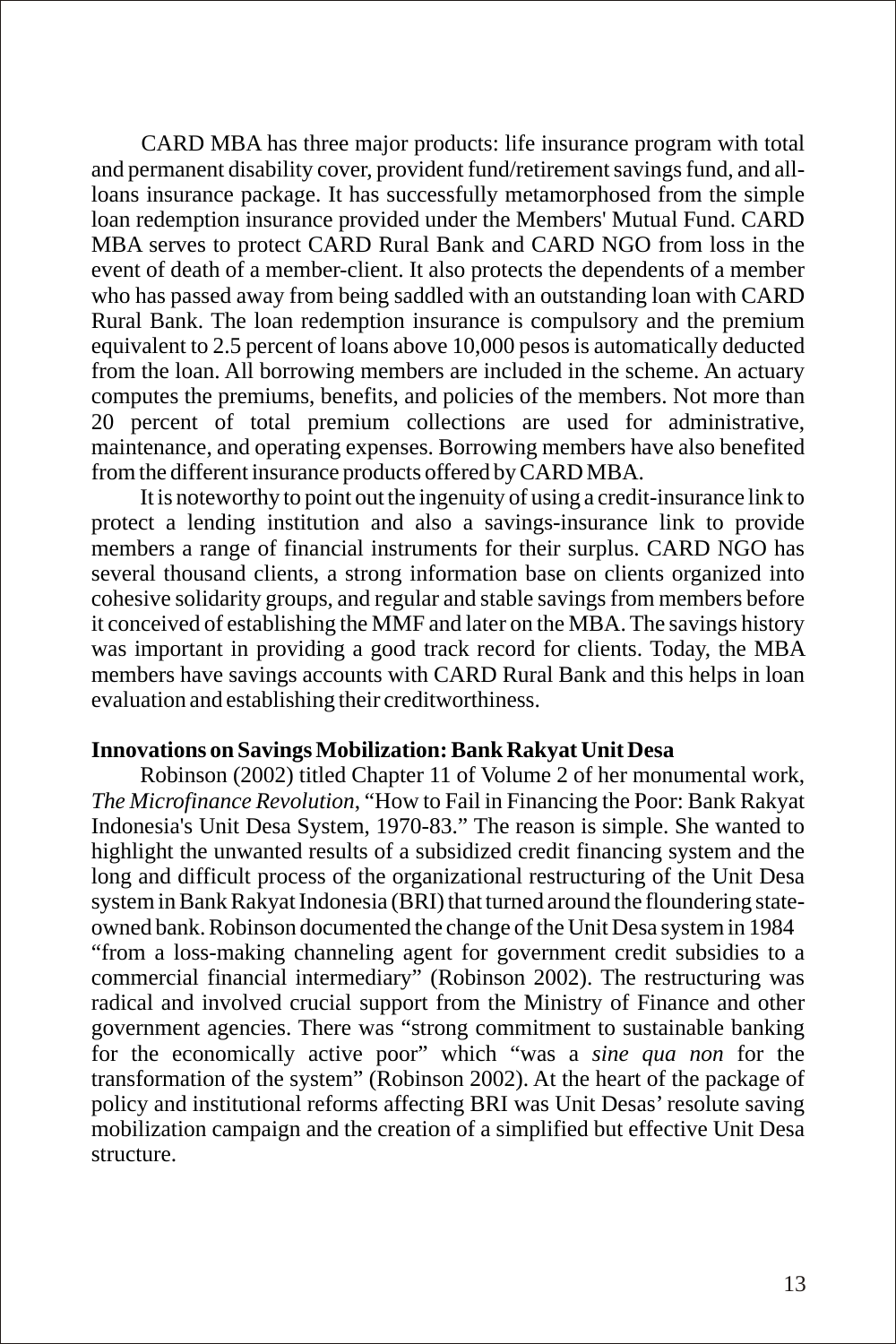BRI is a state-owned bank with 23 divisions. The Business Unit Desa (BUD) Division was one of those divisions. Only this division and its managing director were directly responsible for the Unit Desa system.<sup>16</sup> Lending and deposit taking are the units' main activities although other services like payments for telephone and electric bills and property taxes are provided for a fee. Unit Desas are mostly located at subdistrict capitals and are decentralized. Some operate village service posts whose days of operation depend on client demand. During 1993-96, total supervision costs at all levels for the Unit Desa system averaged 1.2 percent of the loans outstanding. Fiebig et al. (1999) note the effective strategy of BRI Unit Desas. BRI mobilizes savings from different levels of the rural economy with a mix of liquid and nonliquid savings products and varying levels of return based on the deposit amount. This mix of liquidity and return respects the depositors' demand. It also permits BRI to provide manageable and profitable savings services from the institution's perspective.

The Unit Desa system has enabled millions of poor Indonesians gain access to a savings facility that provides liquidity and return. The poor put a high value on savings services as indicated by the response of millions of poor depositors with the Unit Desas. Depositors outnumber borrowers, expanding BRI Unit Desa's client base. Security of deposits and relatively high returns serve to attract those depositors. Table 3 shows information on savings and loans outstanding in BRI Unit Desas over the period 1984-July 2000.

The savings facility has provided poor households access to funds for investments, emergencies, or consumption smoothing needs. This is a very important service provided by BRI since savings-in-kind can be risky. Buchenau (2003) notes that "savings in the form of cattle is subject to diseases and accidents, savings in gold invite theft." The savings history of those households also reveals critical information that helps establish a relationship with BRI Unit Desas. The experience with the savings innovation introduced through the Unit Desa system confirms the reports made by microfinance NGOs that the poor save and are good credit risks. This is in stark contrast to the long-held belief of policymakers and development planners that poor people do not have a significant savings capacity. Fiebig et al. (1999) indicate that for the past several years, practitioners have realized that this belief is attributable to inappropriate deposit facilities and institutional structures. Thus, the record of BRI Unit Desa system in savings mobilization crushed old beliefs and biases against the poor.

<sup>&</sup>lt;sup>16</sup>The detailed information on the Unit Desas came from Robinson (2002) unless otherwise indicated. Other sources are Maurer (1999) and Seibel (2000).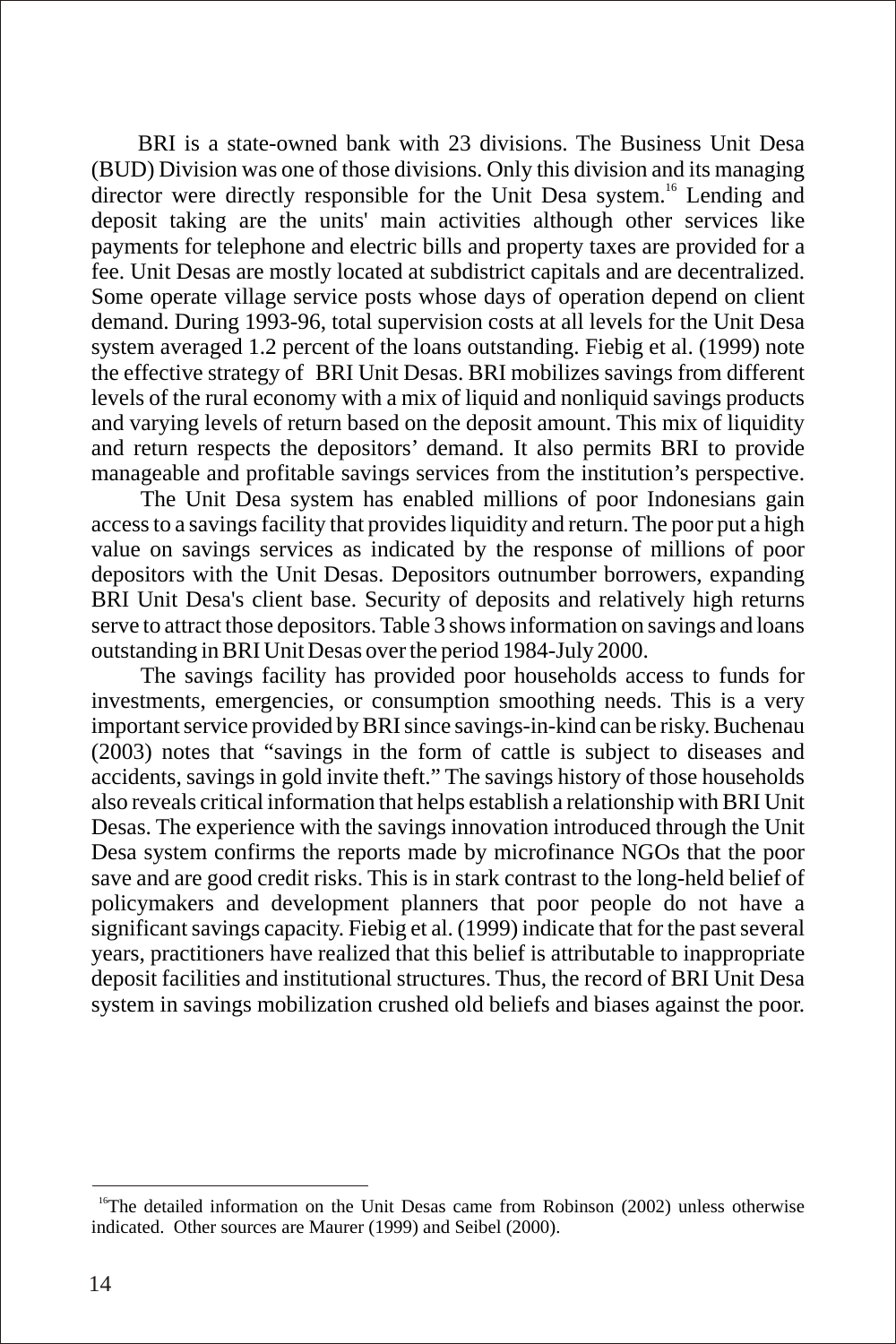| Year             | <b>Savings deposits</b> |               | <b>Loans</b> outstanding   |               | <b>Total savings</b> |
|------------------|-------------------------|---------------|----------------------------|---------------|----------------------|
|                  | No. of                  | <b>Amount</b> | $\overline{\text{No. of}}$ | <b>Amount</b> | to loan ratio        |
|                  | accounts                | (Billion      | accounts                   | (Billion      | (percent)            |
|                  |                         | Rp.)          |                            | Rp.)          |                      |
| 1984             | 2,655                   | 42.2          | 640,746                    | 111.1         | $\overline{38}$      |
| 1985             | 36,563                  | 84.9          | 1,034,532                  | 229.0         | 37                   |
| 1986             | 418,945                 | 175.8         | 1,231,723                  | 334.3         | 53                   |
| 1987             | 4,183,983               | 287.5         | 1,314,780                  | 429.6         | 67                   |
| 1988             | 4,998,038               | 493.0         | 1,386,035                  | 542.3         | 91                   |
| 1989             | 6,261,988               | 959.1         | 1,643,980                  | 846.5         | 113                  |
| 1990             | 7,262,509               | 1,694.8       | 1,893,138                  | 1,381.8       | 122                  |
| 1991             | 8,587,872               | 2,540.5       | 1,837,549                  | 1,455.7       | 174                  |
| 1992             | 9,953,294               | 3,399.1       | 1,831,732                  | 1,648.5       | 206                  |
| 1993             | 11,431,078              | 4,325.2       | 1,895,965                  | 1,957.4       | 220                  |
| 1994             | 13,066,854              | 5,231.9       | 2.053,919                  | 2,458.1       | 213                  |
| 1995             | 14,482,763              | 6,015.7       | 2,263,767                  | 3,191.2       | 189                  |
| 1996             | 16, 147, 260            | 7,091.7       | 2,488,135                  | 4,076.2       | 174                  |
| 1997             | 18,143,316              | 8,836.5       | 2,615,679                  | 4,685.4       | 188                  |
| 1998             | 21,698,594              | 16,146.0      | 2,457,652                  | 4,696.8       | 344                  |
| 1999             | 24,235,889              | 17,061.4      | 2,473,923                  | 5,956.5       | 286                  |
| <b>July 2000</b> | 25,098,169              | 18,472.1      | 2,577,180                  | 6,869.3       | 269                  |

**Table 3. Savings and Loans Outstanding in BRI Unit Desas**

Source: Seibel (2000).

Conversely, this has enabled BRI to tap a very large supply of funds that has strengthened its role in the financial markets. That source of funds supply is the millions of Indonesian households that until then had no access to financial saving instruments. Zeller and Sharma (1998) remark that until recently, household savings were perhaps the most overlooked component of rural finance. They cite research indicating that poor rural farmers save to build a precautionary buffer to be used during lean seasons or to finance unexpected expenditures.

The ultimate test came with the collapse of the Indonesian banking system following the Asian financial crisis (Seibel 2000). BRI's Unit Desa system, the microbanking division, remained profitable. At the peak of the crisis, from June to August 1998, the Unit Desas attracted 1.29 million new savers. The demand for credit stagnated because of lack of confidence in the future. By June 1999,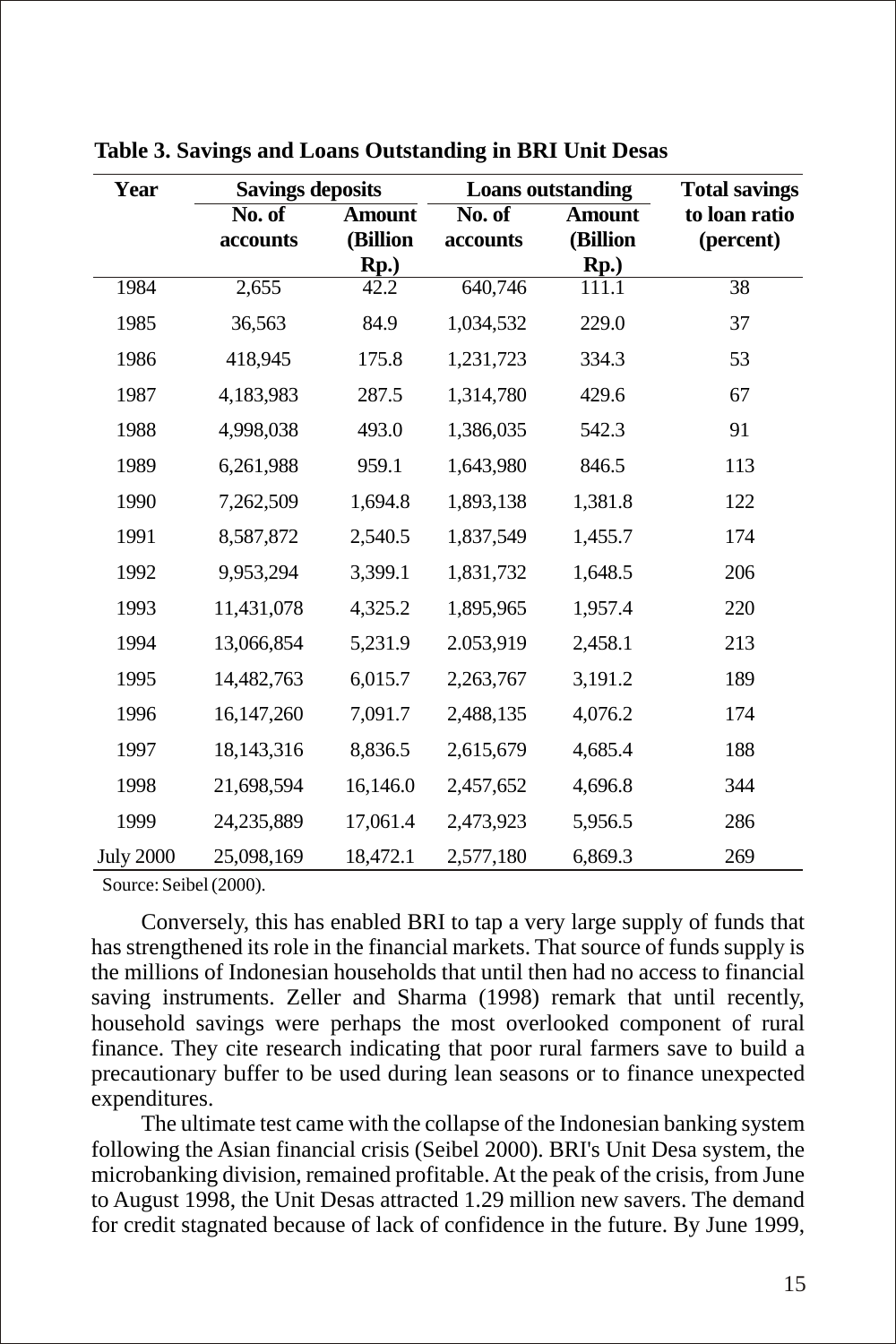the Unit Desa system's 12-month loss ratio had dropped to 1.5 percent, below its low long-term loss ratio (1984-1999) of 2.1 percent. Savings balances in the Unit Desas exceeded loans outstanding by US\$1.8 billion (Seibel 2000).

BRI was able to survive the severe onslaught of the Asian financial crisis of 1997 basically because of the profitability and self-sufficiency provided by the Unit Desa system. The system was able to continue providing credit "to all levels of the economically active poor as well as to lower-middle-income borrowers. Savings are mobilized from all types of savers who live or work in a unit's service area" (Robinson 2002). The experience of the Unit Desa system shows how it is possible for a formal financial intermediary to have a large outreach composed of savers and borrowers and maintain its operations in a cost-effective way. Efficiency and simplicity of microfinance products, in this case the savings products of Unit Desa system, are essential elements of profitable, commercial microfinance.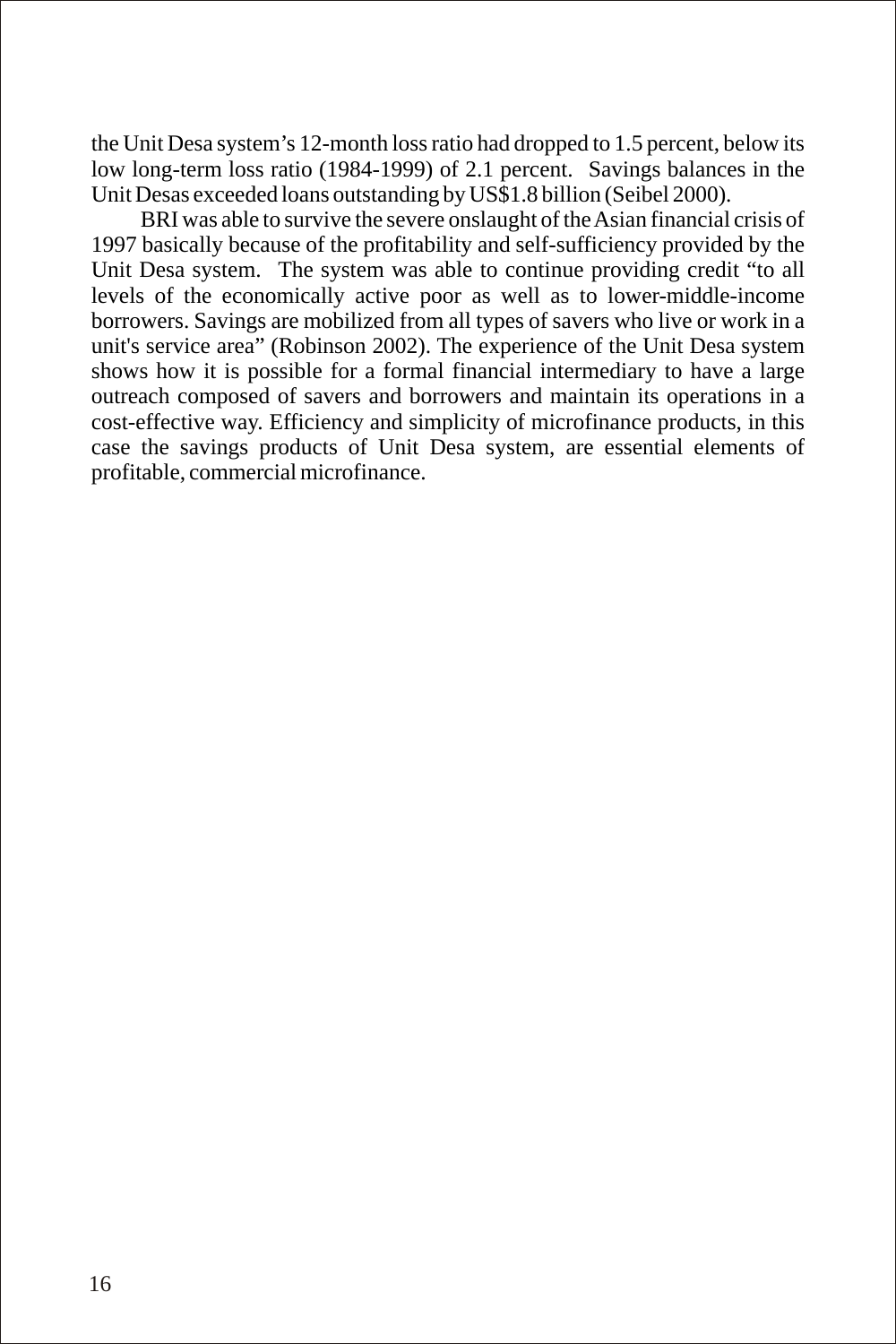## **Lessons from the Experience and Concluding Remarks**

Several important lessons can be drawn from the experience of microfinance institutions with innovations. First, it is important to underscore government's critical role in ensuring the proper functioning of markets. The Philippine and Indonesian governments were and remain fully supportive of private microfinance initiatives. Government can create a policy environment conducive to microfinance innovations or it can introduce policy distortions that will make it difficult for MFIs to innovate or have sustainable operations (Llanto 2000a; 2000b). An example of a policy distortion is capping or fixing interest rates that prevents MFIs to fully cover their costs and generate a profit margin. Another distortion is establishing barriers to entry into the banking industry that discourages competition. While the choice between these alternatives seems clear, that is, go for a policy environment conducive to innovations, the political calculus may, however, lead to a contrary action.

Second, innovations flourish where the market environment is competitive. Competitive financial markets induce innovations because microfinance institutions have to develop new products or new transactionreducing procedures, or innovate on existing products in order to protect or increase their market shares. Buchenau (2003) explains that financial institutions are most likely to develop and provide innovations if they have to compete. He notes that in competitive markets, institutions have to continuously improve the quality and pricing of their services to protect or increase their market shares. Otherwise, they will not survive the competition.

Third, an important job for government in the financial markets is to effectively regulate and supervise financial institutions for the protection of depositors. In the case of MFIs, there is a need to have an appropriate regulatory and supervisory framework. Gomez et al. (2000), Llanto (2000c), and Fitzgerald et al. (2000), among others, make a case for risk-based supervision of banks engaged in microfinance. The removal of regulations that hinder the proper functioning of microfinance markets (e.g., rigid collateral or documentation requirements)<sup> $17$ </sup> paves the way for microfinance institutions to look for innovative products and services for poor clients. Put differently, Fiebig et al. (1999) remark that inappropriate and interventionist regulations impede financial intermediation. Government interventions such as interest rate ceilings, burdensome minimum reserve requirements, and entry barriers distort credit markets and hinder client access to adequate financial services.

 $17$ See Buchenau (1999), page 19.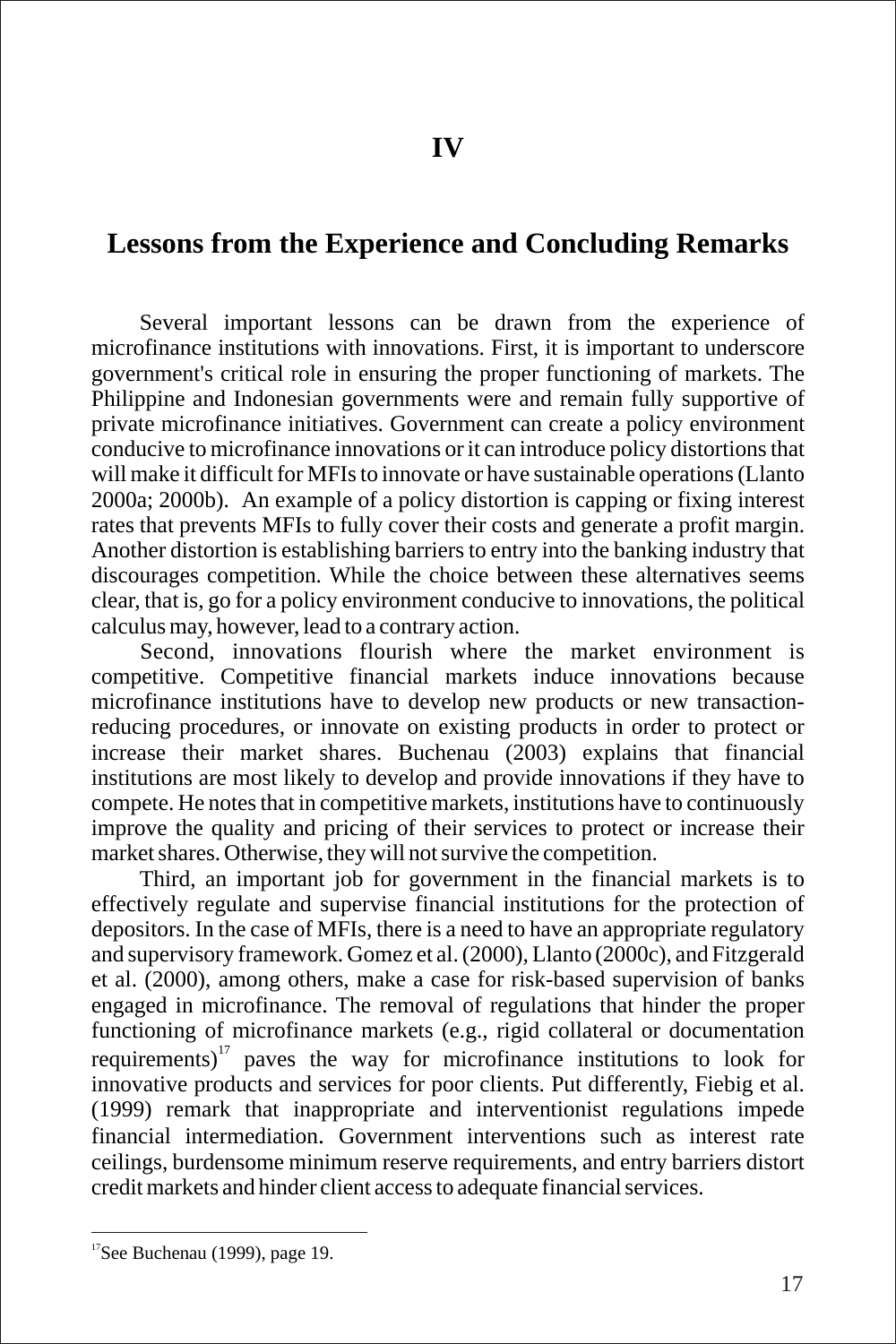Fourth, this study argues for government support in favor of institutional innovation as opposed to product and process innovation. The private sector can handle process and product innovation so MFIs should be left to their creative instincts in developing new products, procedures, and technologies that will enable them to reach more poor people and remain viable at the same time. Zeller (2000) notes that MFIs, especially if they want to benefit the poor, should focus more on credit, savings, and insurance services that mitigate the risks faced by the poor. There should be room for experimentation by MFIs and a search for appropriate legal and regulatory frameworks.

Institutional innovations may be a different case in the sense that there is a tendency for the market to underproduce or not produce them, depending on outstanding circumstances. Zeller and Sharma (1998) and Zeller (2001) suggest public support in institutional experimentation and development in microfinance. The subsidies provided by donors and government organizations have enabled a range of experimentation and institutional development that generate social benefits.<sup>18</sup> The successful institutional innovations were not produced by market forces but through heavy reliance on financial support from the state and donors. The focus was on building cost-efficient MFIs that are congruent with market principles and that can reach the poorer segments of society as clients. Zeller (2001) points out the payoff in terms of viable lending methodologies and institutions emerging in developing countries like Bangladesh and Indonesia.

 $18$ It has to be made clear though that the "subsidies" mentioned here are not the same subsidies usually given to state-owned or sponsored banks (agricultural development banks, development banks) that were used to fund money-losing subsidized credit programs.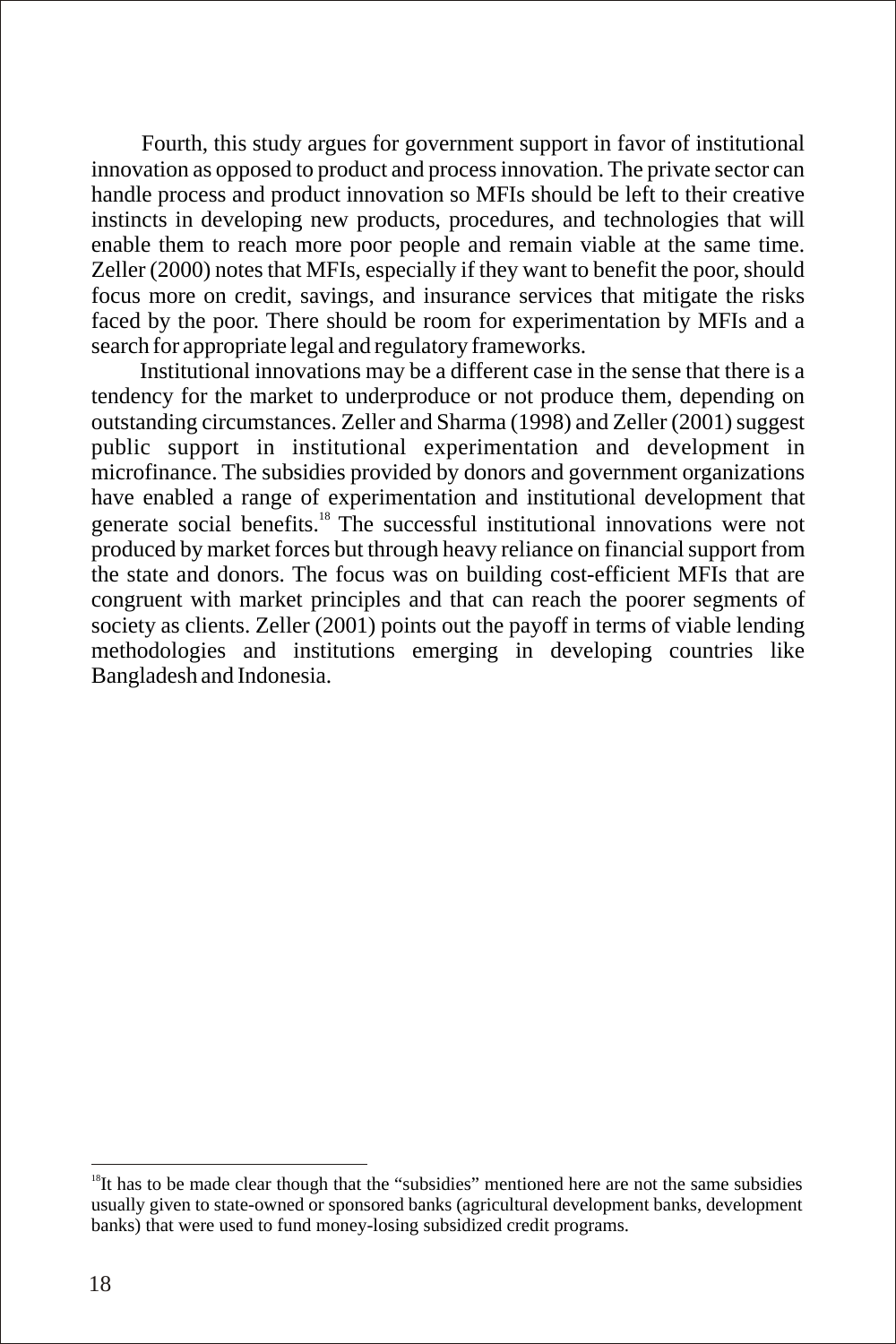## **References**

- Agosin, M. 1999 Private finance for development: analytical underpinnings and policy issues. Office of Development Studies, Bureau for Development Policy. United Nations Development Programme.
- Asian Development Bank (ADB). 2000. Finance for the poor: microfinance development strategy. Manila: Asian Development Bank.
- Balisacan, A. 2003. Poverty and inequality. In *The Philippine economy: development, policies and challenges.* Quezon City: Ateneo De Manila University Press.
- Barbin, E., C. Lomboy and E. Soriano. n.d. A field study of microinsurance in the Philippines. Working Paper No. 30. Social Finance Programme and InFocus Programme on Boosting Employment through Small Enterprise Development. International Labour Organization.
- Brown, W. and C. Churchill. 2000. Insurance provision in low-income communities: initial lessons from micro-insurance experiments for the poor. Microenterprise Best Practices Project. May.
- Brown, W., C. Green and G. Lindquist. 2000. A cautionary note for MFIs and donors considering developing microinsurance products. Unpublished.
- Buckley, G. 1997. Microfinance in Africa: Is it either the problem or the solution? *World Development*, 25(7):1081-1093.
- Buchenau, J. 1999. Innovative products and adaptations for rural finance [online].http://www.basis.wisc.edu/rfc/documents/theme\_products.pdf.
- Fiebig, M., A. Hannig and S. Wisniwski**,** 1999. Savings in the context of microfinance: state of knowledge [online]. http://www.cgap.org/assets/images/savings.PDF.
- Fitzgerald, T., F.L. Miranda, Jr., D.S. Murphy and G.C. Schulz. 2000. Regulatory barriers to innovative lending practices: traditional approaches to bank supervision. A report submitted to the Credit Policy Improvement Program and the National Credit Council, Department of Finance.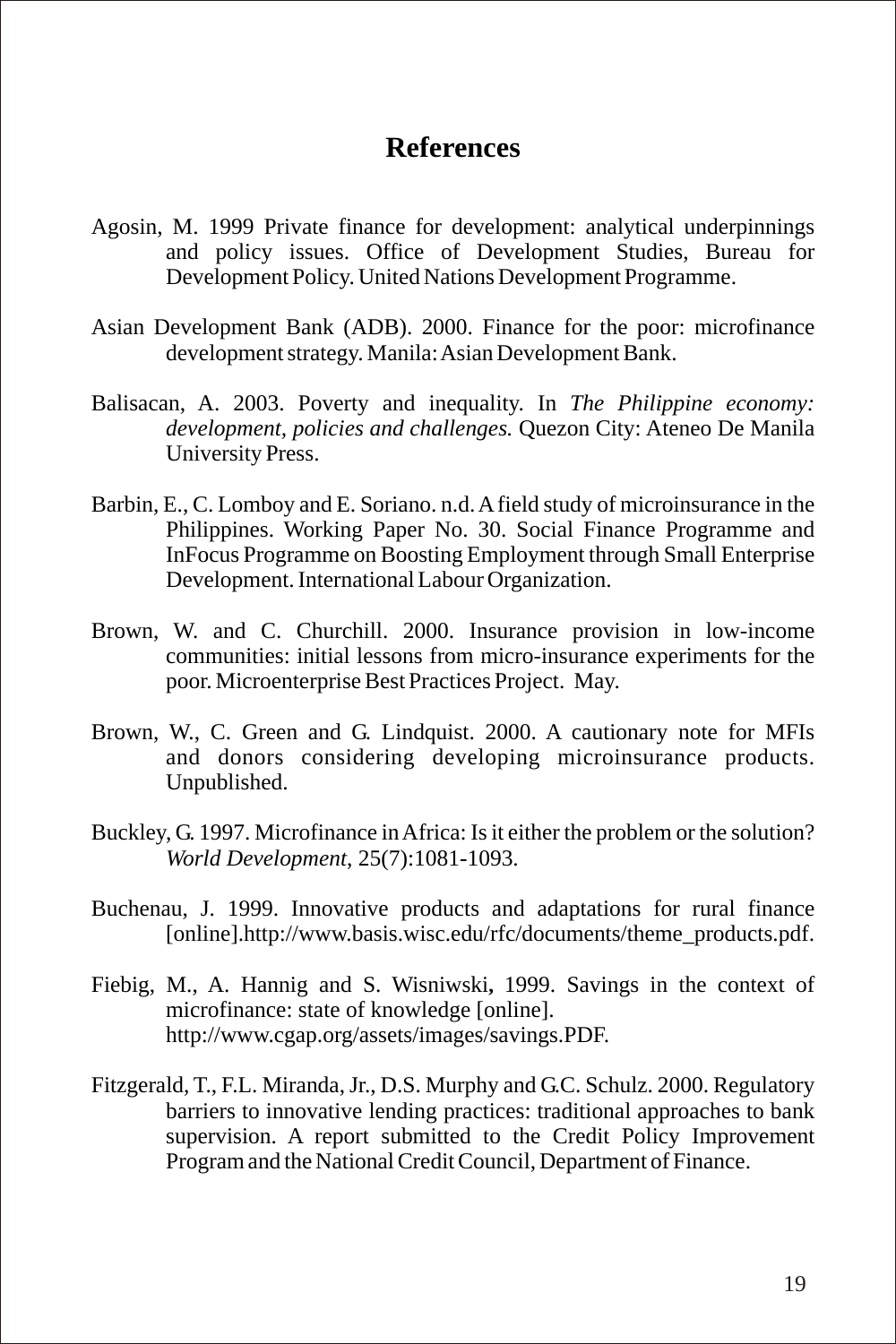- Gomez, A., G. Tabares and R. Vogel. 2000. Regulation and supervision of microfinance activities: the Philippine case study [online]. Maryland, USA: Microenterprise Best Practices, Development Alternatives, Inc. http://www.infiniste.org/sites/www.mireda.org/DOCUMENTS/0053. pdf
- Gonzales-Vega, C. 2003. Deepening rural financial markets: macroeconomic policy and political dimension. Paper presented at the International Conference on Best Practices: Paving the Way Forward for Rural Finance, 3-5 June, Washington, DC: USA.
- Gulli, H. 1998. *Microfinance and poverty: questioning the conventional wisdom*. Washington, DC: Inter-American Development Bank.
- Hulme, D. and P. Mosley. 1996. *Finance against poverty*. Volumes I and II London: Routledge.
- Kuznets, S. 1966. *Modern economic growth*. New Haven: Yale University Press.
- Lariviere, S. and F. Martin. 1998. Innovations in rural microfinance: the challenge of sustainability and outreach. Paper presented at the International Workshop on Innovations in Microfinance for the Rural Poor, 9-13 November, ACCRA , Ghana.
- Llanto, G.M. 2003. Policy and operational framework for microfinance in agrarian reform areas. A report submitted to the Philippine Department of Agrarian Reform and the National Credit Council, Department of Finance.
- ———. 2000a. The Philippines. In *The role of central banks in microfinance in Asia and the Pacific*. Volume 2. Country Studies. Manila: Asian Development Bank.
- ———. 2000b. Vietnam. In *The role of central banks in microfinance in Asia and the Pacific.* Volume 2. Country Studies. Manila: Asian Development Bank.
- ———. 2000c. Risk-based supervision of banks involved in microfinance. Policy Notes No. 2001-01. Makati City: Philippine Institute for Development Studies.
- Llanto, G., P. Geron and C. Tang. 1999. Directed credit programs in the Philippines: the experience and policy reform issues. Manila: National Credit Council and Credit Policy Improvement Program.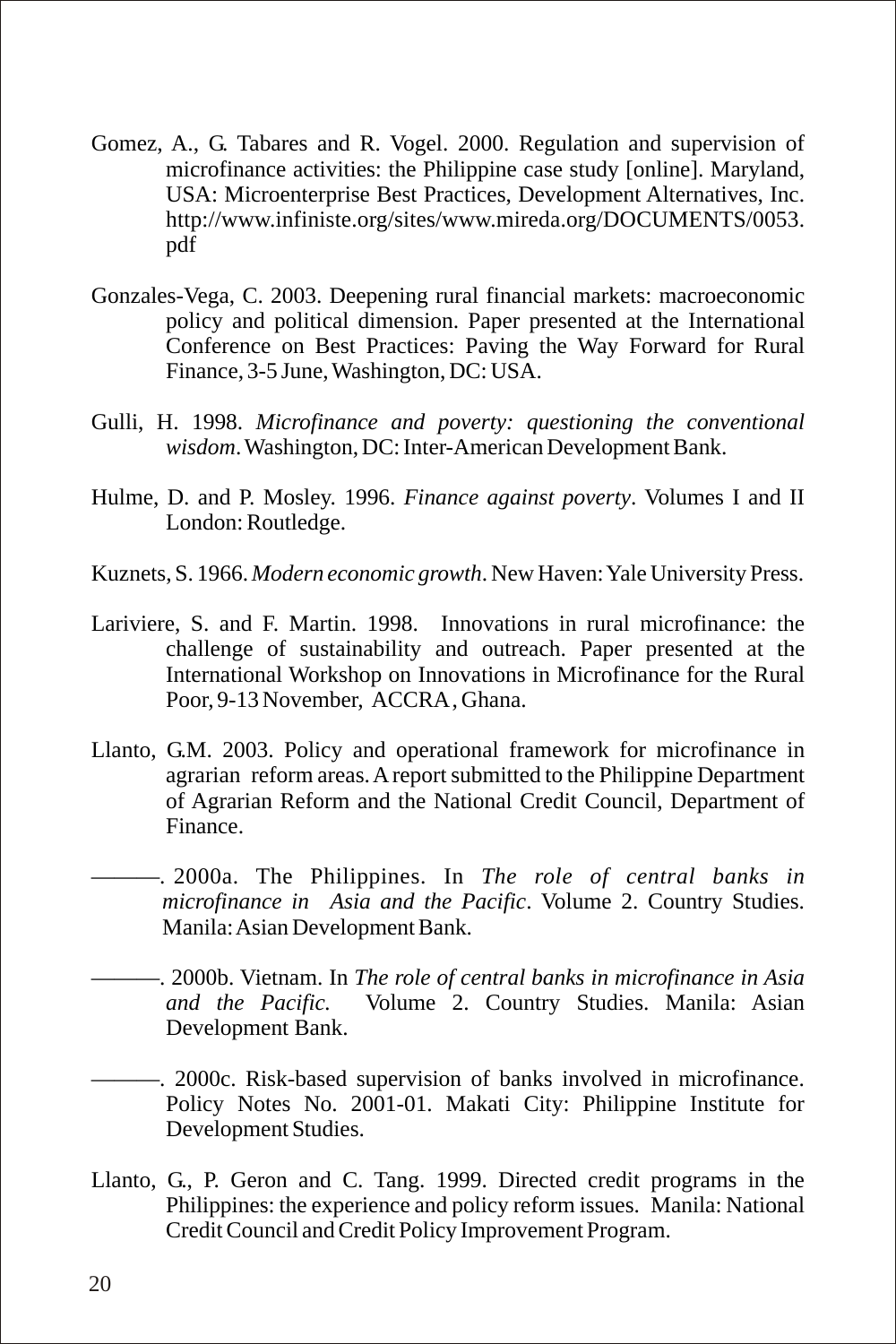- Maurer, K. 1999. Bank Rakyat Indonesia: case study. CGAPWorking Group on Savings Mobilization. www.cgap.org.
- McGuire, P. and J. Conroy. 1999. Fostering financial innovation for the poor: the policy and regulatory environment. Paper presented at the Paving the Way Forward for Rural Finance, an International Conference on Best Practices.
- Morduch, J. 1998. Does microfinance really help the poor? New evidence from flagship programs in Bangladesh. Stanford, CA: Hoover Institution.
- Mosley. P. and D. Hulme. 1998. Microenterprise finance: Is there a conflict between growth and poverty alleviation? *World Development* 26 (5):783-790
- Navajas, S., M. Schreiner, R. Meyer, C. Gonzalez-Vega and J. Rodriguez-Meza. 1998. Microcredit and the poorest of the poor: theory and evidence from Bolivia. Economics and Sociology Occasional Paper No. 2524. Rural Finance Program. Department of Agricultural, Environmental and Development Economics. The Ohio State University.
- Neri, P. and G. Llanto. 1985. Agricultural credit subsidy. *Central Bank Review*. October.
- Richardson, D. and B. Lennon. 2001. Teaching old dogs new tricks: the commercialization of credit unions. Microenterprise Best Practices Project. October.
- Robinson, M. 2002. *The Microfinance revolution,* Volumes 1, 2 and 3. Washington, DC: The World Bank.
- Rogaly, B. 1996. Microfinance evangelism, destitute women, and the hard selling of a new anti-poverty formula. *Development in practice* 6(2):100-112.
- Ruttan, V.W. and Y. Hayami. 1984. Induced innovation model of agricultural development. In *Agricultural development in the third world* (2<sup>nd</sup> ed.), edited by C.H. Eicher and JM. Staatz. Baltimore: The Johns Hopkins University Press.
- Seibel, H.D. 2000. Reforming agricultural development banks. Paper presented at the CGAP Seventh Consultative Group Meeting, 20-22 June, Stakis Edinburgh Grosvenor Hotel.